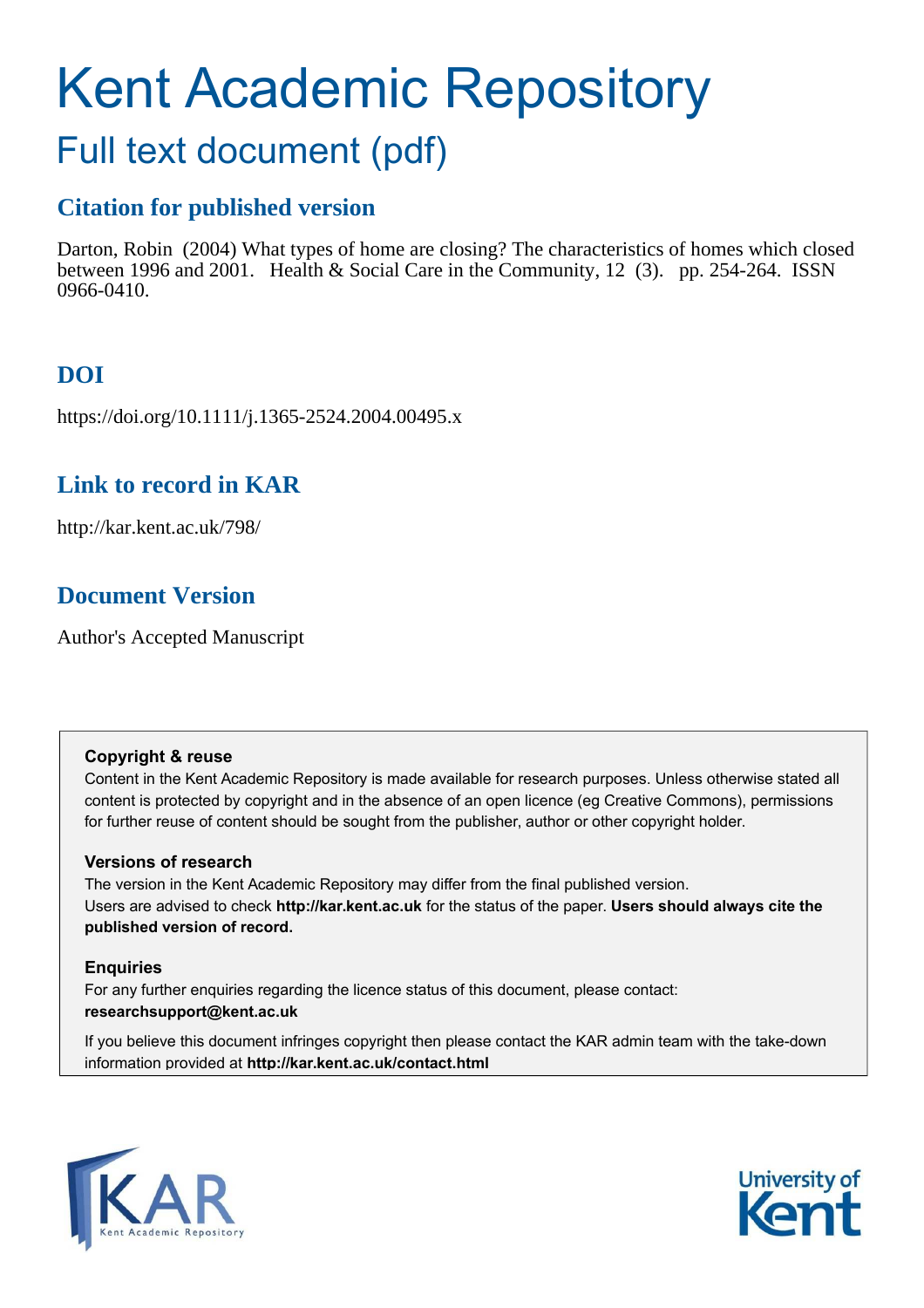## **What Types of Home are Closing? The Characteristics of Homes That Closed Between 1996–2001**

Robin Darton

Discussion Paper 1777/3 February 2004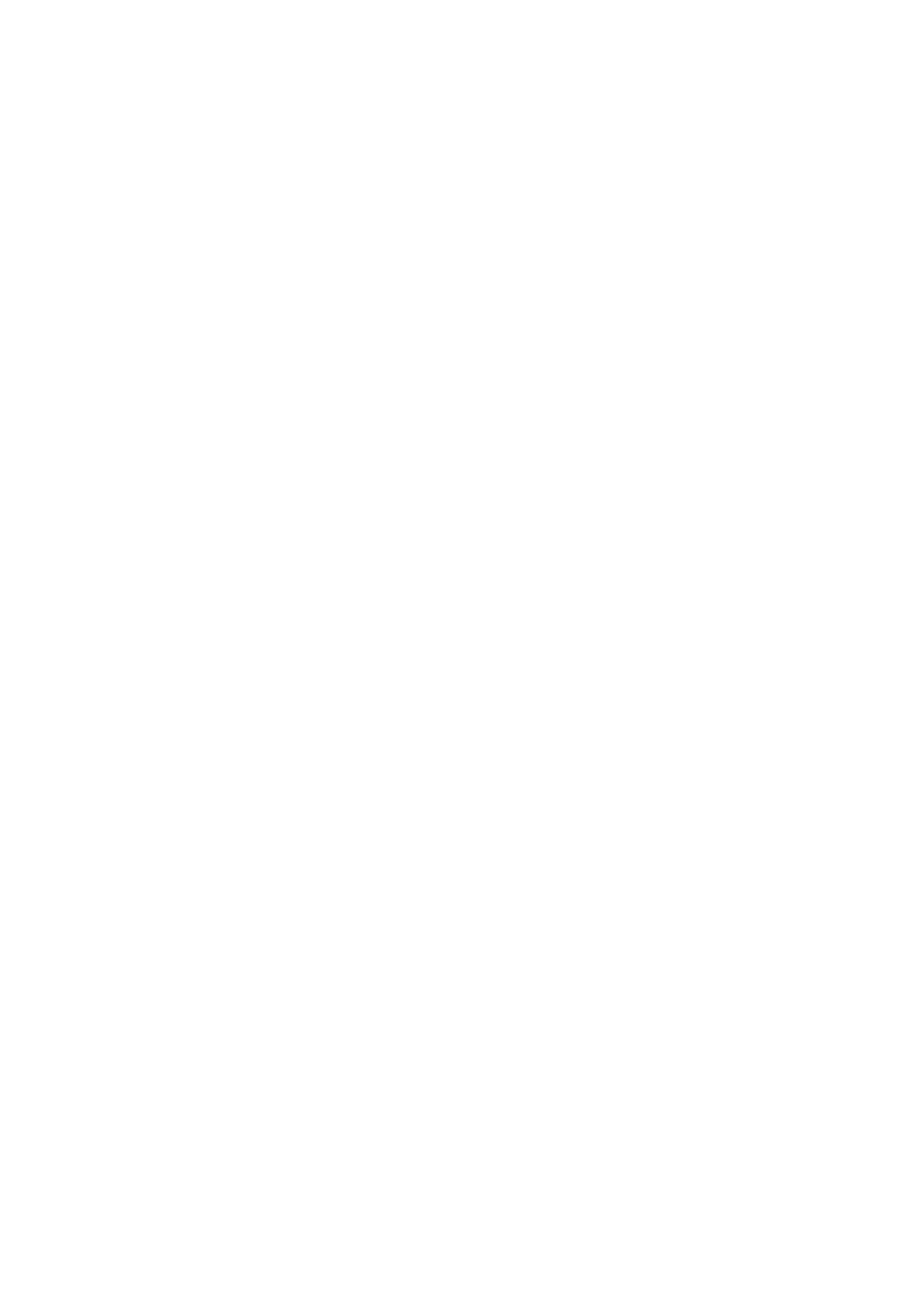## **What Types of Home are Closing? The Characteristics of Homes That Closed Between 1996–2001**

To be published in Health and Social Care in the Community

Robin Darton

Discussion Paper 1777/3 February 2004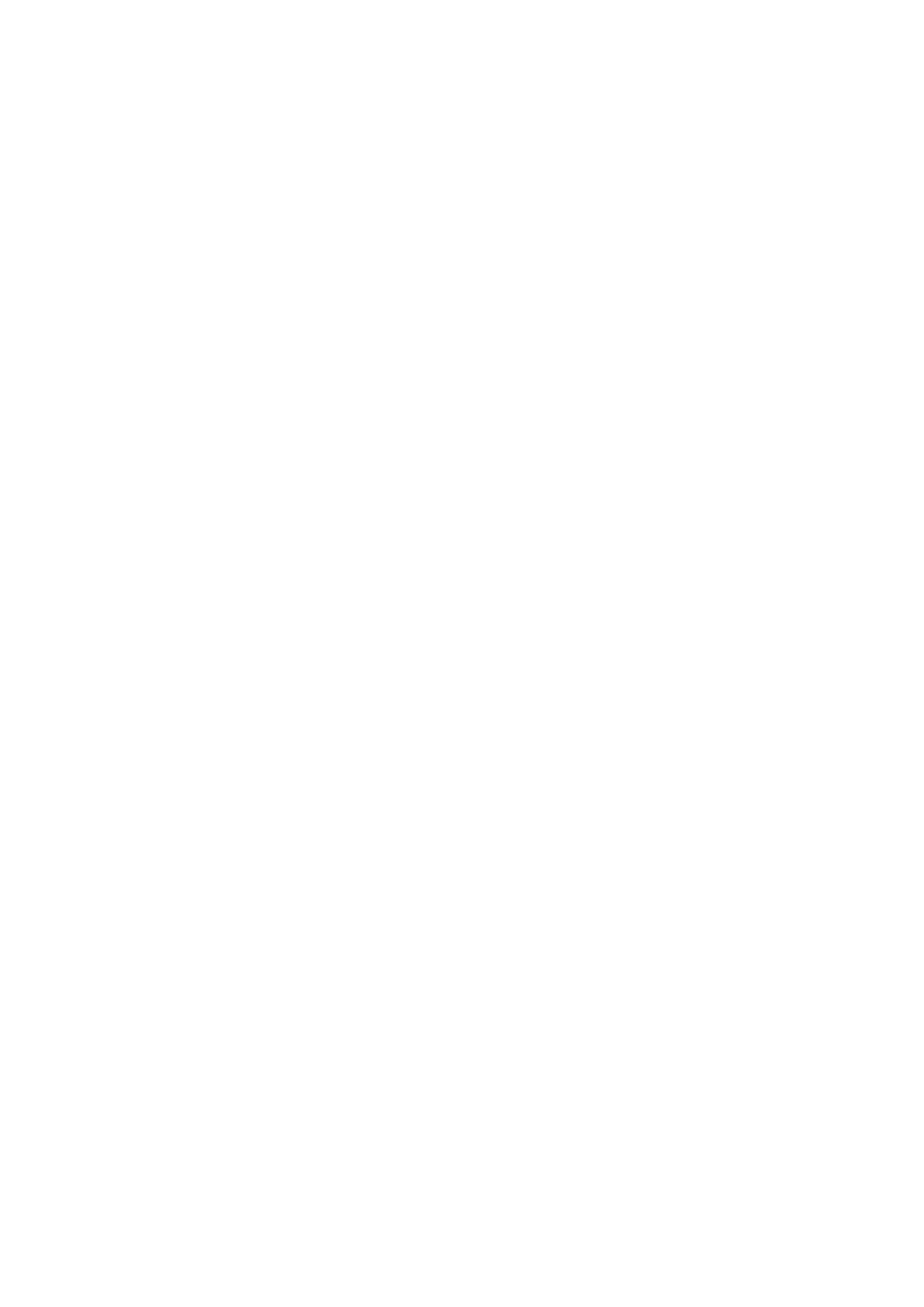#### **Abstract**

Closures of care homes have received considerable public attention. Fee levels and the cost of upgrading homes to meet the national minimum standards have been identified as the main factors influencing closures. This paper compares private residential homes, dual registered homes and nursing homes for older people that had closed between 1996 and 2001 with homes that remained open. Homes that closed tended to be smaller; to have had lower occupancy levels in 1996; to be the only home run by the organisation; to occupy converted buildings; to occupy multi-storied buildings and if so, to have no lift; to have more shared bedrooms; and to have en-suite facilities in none or only some of the bedrooms. These factors were inter-related and the effect of these variables in combination was examined using multivariate (logistic regression) analysis. Among the homes that remained open, only 34 per cent provided at least 80 per cent of places in single rooms, which was to have become the national minimum standard for existing homes until the standards were amended in March 2003. A separate analysis of data on social climate found that homes with a more positive social environment were those most likely to have closed. The findings support the view that there is likely to be an increase in the importance of homes run by corporate providers relative to homes run as single, owner-managed homes, with a consequent reduction in choice for potential residents. At the same time, projections of future demand in a range of countries indicate that a considerable increase in provision will be required to meet the expected growth in the population of dependent older people, while developments in alternative forms of accommodation are unlikely to meet the growth in demand in the foreseeable future.

**Keywords:** care homes, home closures, national minimum standards, older people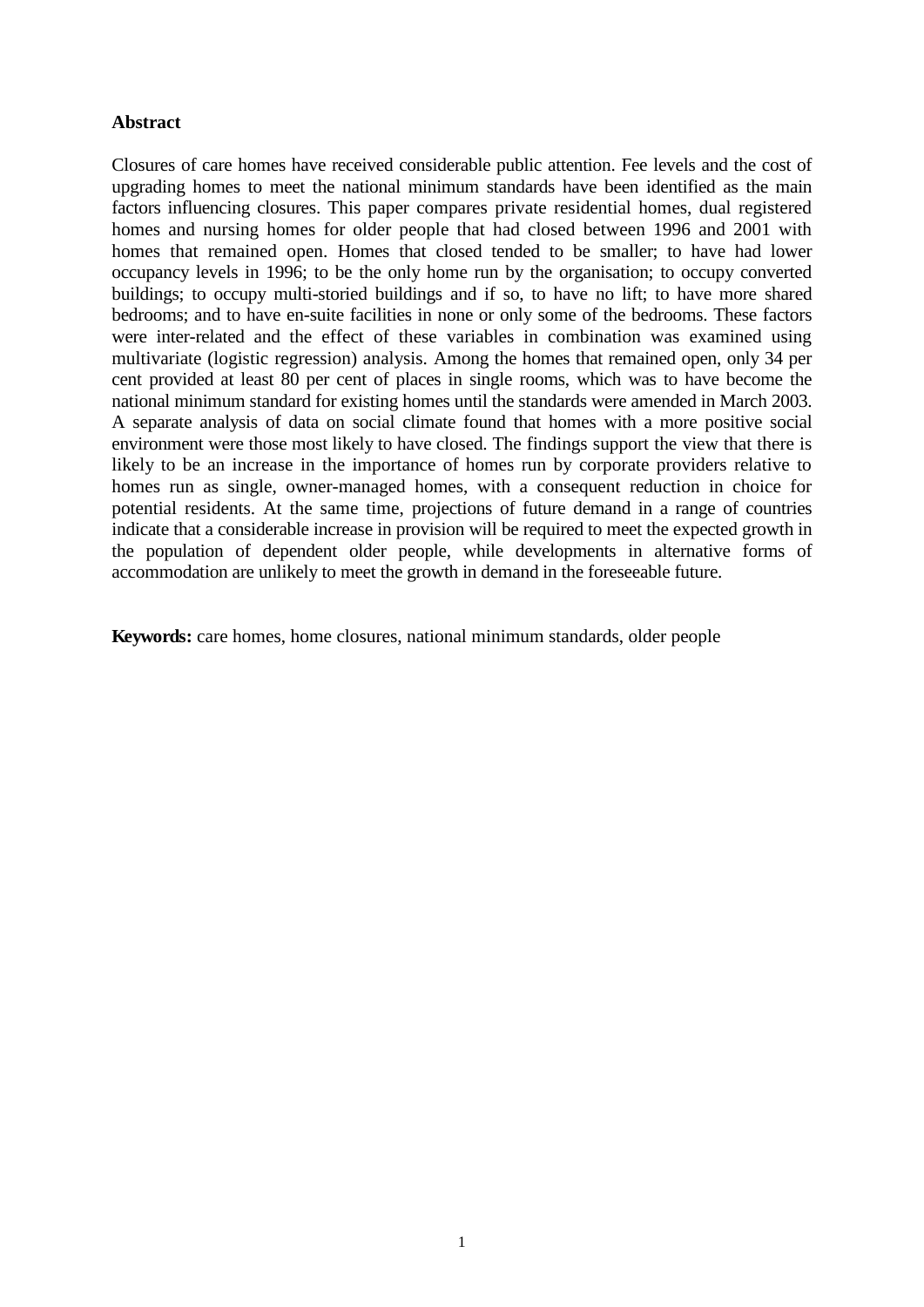#### **Introduction**

In the UK, care home closures have received considerable public attention (House of Commons, 2000; Bunce, 2001; Mitchell, 2001; Pollock, 2001; Steele, 2001). Between 1998 and 2001, registered beds in nursing and mental nursing homes decreased by 9.5 per cent (Department of Health, 2002a), and places for older people and mentally infirm older people in residential homes decreased by 3.2 per cent (Department of Health, 2001c). Two main factors contributing to closures have been identified: inadequate local authority fees for publicly-funded residents, and the anticipated costs of upgrading homes to meet national minimum standards (Laing & Buisson, 2002; Netten et al., 2002b; Williams et al., 2002).

Similar concerns have been raised internationally. In 1998, the US Medicare system was changed in order to control expenditure, resulting in widespread concern about profitability among nursing home providers (Dalton and Howard, 2002). Public attention was raised by a few bankruptcies among nursing home chains (Dalton and Howard, 2002), and more than 10 per cent of nursing home facilities were reported to be bankrupt in 2000 (Wood, 2002).

Angelelli et al. (2003) identified low occupancy and a high proportion of Medicaid residents as being associated with both voluntary and involuntary terminations. Smaller facilities were also more likely to have closed voluntarily. Morgan et al. (2002) suggest that smaller assisted living facilities are less likely to meet standards. They also note that existing quality measures tend to omit the interpersonal dimension of quality.

In the UK, the Care Standards Act 2000 established the National Care Standards Commission to take responsibility for registering and inspecting residential and nursing homes ('care homes'), and to apply national minimum standards to all homes from April 2002. The proposed standards were published in September 1999 (Department of Health, 1999b). Opposition from providers focused on the requirement to have fixed staffing ratios and on the proposed physical standards, particularly for bedrooms (Laing & Buisson, 2001b), and the national minimum standards were published in March 2001 with a number of amendments (Department of Health, 2001b). Following concerns that the new standards could lead to good quality homes closing, the government issued guidance in January 2002 to indicate that the needs of residents may be met without making the changes specified by the standards (Department of Health, 2002d). However, continued concern about the ability of existing homes to meet the standards led the government to issue an amended set of standards in March 2003 (Department of Health, 2003). These were to be treated as good practice for all homes, but would not be a requirement for homes that existed prior to April 2002. All new homes, extensions and first time registrations have been required to provide all places in single rooms from April 2002. Existing homes are required to maintain the proportion of single rooms at the level that prevailed in August 2002, and shared rooms are limited to double rooms.

The national minimum standards for single and shared rooms in existing homes were originally set for designing new residential homes for elderly people in the 1973 Building Note (Department of Health and Social Security, 1973), which specified a maximum of 20 per cent of places in double rooms. This superseded the 1962 Building Note, which indicated that at least 40 to 50 per cent of beds should be in single rooms, 30 to 40 per cent should be in double rooms, and that no more than 10 to 20 per cent should be in four-bedded rooms (Ministry of Health, 1962). Prior to the new common standards there were no equivalent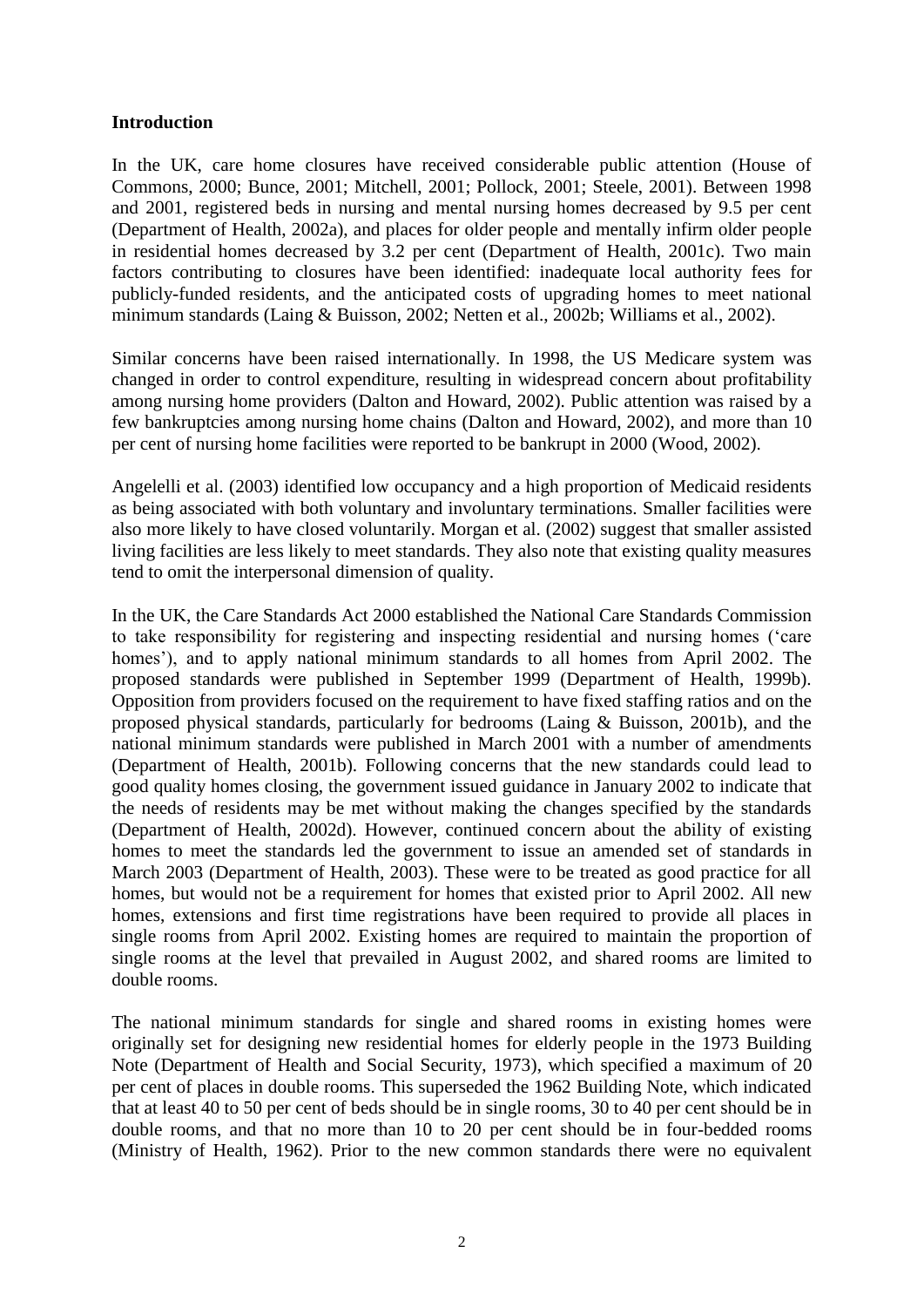specific recommendations for nursing homes, although most health authorities advised that most beds should be in single rooms (Laing & Buisson, 1997).

The government has also allocated additional funds to enable local authorities to enter into longterm agreements with independent sector providers and, where necessary, to increase fees, in order to develop and improve services and to help stabilise the care home sector (Department of Health, 2001a, 2002b). In particular, funds have been allocated to overcome the problem of delayed hospital discharge (Cm 5503, 2002).

It is inevitable that some homes will close, whatever regulatory regime exists. Although commentaries on closures have focused on the likely effect of the new standards on the costs of running a home, other factors also contribute to closures. For example, changes in the demand for publicly-funded places, problems in recruiting staff, high property prices, and difficulties in negotiating contracts with local authorities (Netten et al., 2002b; Williams et al., 2002).

This paper compares the characteristics of homes that had closed between 1996 and 2001 with those of homes that remained open, using a follow-up to a 1996 national survey (Netten et al., 2001). The paper is concerned with recent issues relating to closures, and focuses on private residential homes, dual registered homes and nursing homes. The number of local authority residential homes has declined since the mid-1980s (Department of Health, 1994), as a result of transfers to the voluntary sector and increasing use of home care and independent sector provision, and have been excluded. The number of voluntary residential homes has declined since 1996 (Department of Health, 2001c), but at a slower rate than private homes. However, very few voluntary homes in the 1996 survey had closed by 2001 and these have also been excluded. Although homes are now termed 'care homes', the previous terminology has been retained since 1996 data have been used.

#### **Methods**

The 1996 survey covered local authority residential homes and independent (private and voluntary) residential, nursing and dual registered homes, except homes with fewer than four places. A two-stage sampling procedure was employed: 21 local authorities were selected using a stratified sampling procedure; then 822 homes were selected with probability proportional to size. Similar numbers of each type of home were selected, resulting in relative oversampling of local authority and voluntary residential homes. Information was obtained for 673 homes (82 per cent), although one home had a majority of residents aged under 65. In March 2001 the current status of each home was obtained from the relevant local authority or health authority registration and inspection unit, using a postal questionnaire.

Since this paper is concerned with the characteristics of the respondent homes that closed, the majority of the analyses have been conducted without weighting the data to adjust for the different probabilities of selection of homes or varying response rates (Netten et al., 2001). However, weighted data have been used in the analysis of the impact of home closures on the number of places.

In the statistical tests presented, chi-squared tests with one degree of freedom were computed with a correction for continuity. In tests of differences between means (t tests), a preliminary Levene test of the hypothesis of equal variances was undertaken. Where equal variances could not be assumed, the approximate number of degrees of freedom for the t test was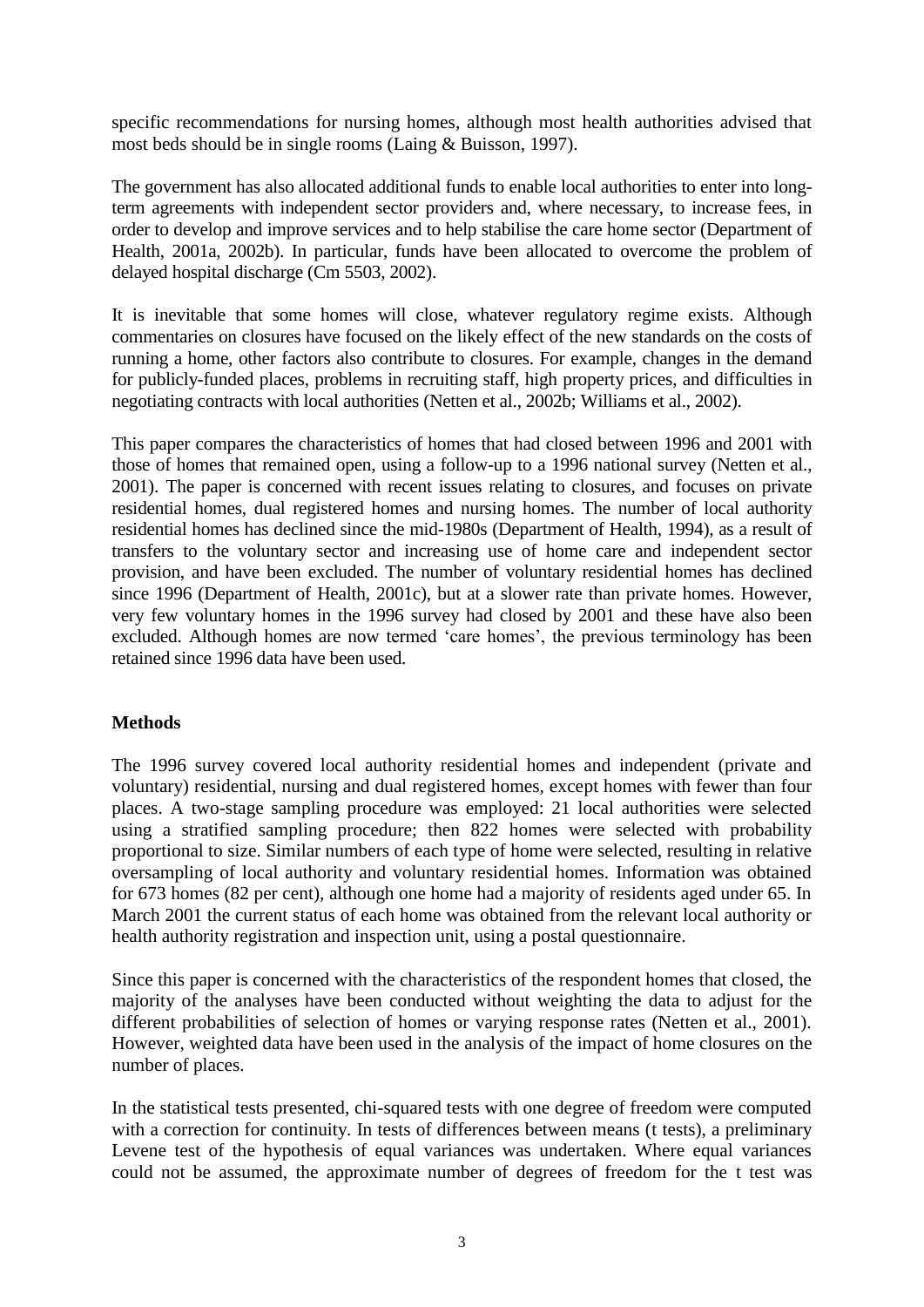calculated using Satterthwaite's method. (See Snedecor and Cochran, 1980.) The combined effect of factors associated with home closures was examined using logistic regression analysis, first by including all the independent variables, and then by using backwards stepwise logistic regression analysis, with the change in the likelihood ratio as the criterion for identifying non-statistically significant variables, to identify a more parsimonious equation. The statistical analysis was undertaken using SPSS for Windows, Release 11.5.0 (SPSS, 2002).

#### **Findings**

#### **Response**

For the 21 local authorities in the 1996 survey, there were 47 registration and inspection units in 2001, although one London borough had no nursing homes. Responses were obtained from 40 of the 46 relevant units, relating to 624 of the 672 homes catering for older people (93 per cent), in 20 of the 21 local authorities. Four local authority units, one health authority unit and one joint inspection unit did not respond. However, three of the four local authority units were in local authorities with more than one registration and inspection unit. As a result, 18 of the 20 local authorities had closure information for residential, dual registered and nursing homes, one had information for residential and dual registered homes, and one had information for dual registered and nursing homes.

Between 12 and 15 per cent of private residential homes, dual registered homes and nursing homes had closed (table 1). The difference between the proportions was not statistically significant ( $X^2 = 0.31$ , 2 df, p = 0.856), and subsequent tables are based on all three types of home combined. Among local authority homes and voluntary residential homes, 15 per cent and 4 per cent were reported to have closed, respectively.

|                            | Not closed<br>$\%$<br>No. |    |     | Closed | All homes |  |
|----------------------------|---------------------------|----|-----|--------|-----------|--|
|                            |                           |    | No. | $\%$   | No.       |  |
| Number of homes            | 548                       | 88 | 76  | 12     | 624       |  |
| Type of home               |                           |    |     |        |           |  |
| Local authority home       | 124                       | 85 | 22  | 15     | 146       |  |
| Voluntary residential home | 106                       | 96 | 4   | 4      | 110       |  |
| Private residential home   | 120                       | 86 | 20  | 14     | 140       |  |
| Dual registered home       | 64                        | 85 | 11  | 15     | 75        |  |
| Nursing home               | 134                       | 88 | 19  | 12     | 153       |  |

**Table 1: Type of home for homes in 1996 survey, by status in 2001**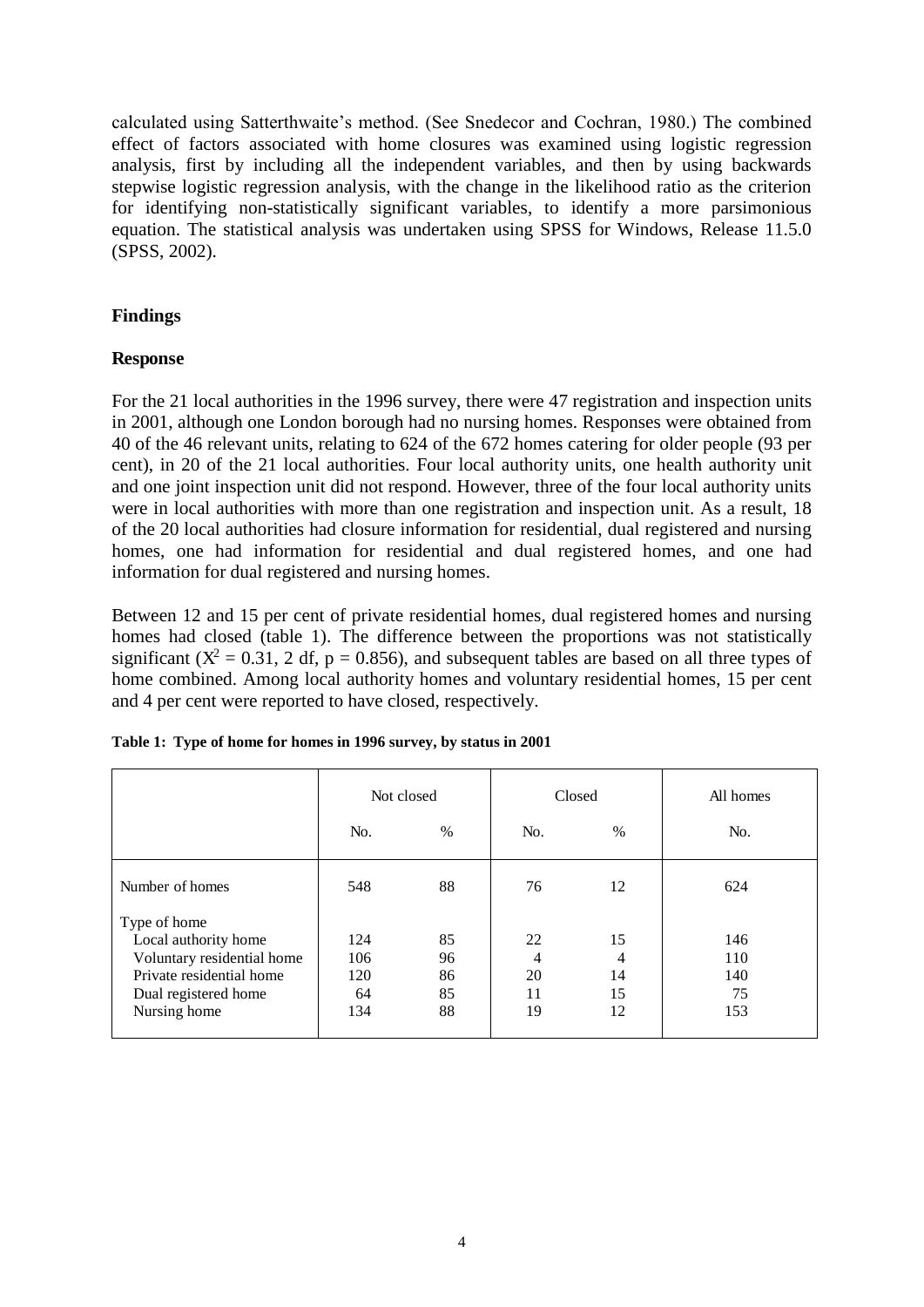#### **Comparison of Homes that Closed with Those that Remained Open**

Registration and inspection unit region

Closure rates in the London, South East and South West regions (16 per cent, 18 per cent and 15 per cent, respectively) were higher than the national average (14 per cent). However, the highest proportion of closures, 19 per cent, was in the Trent region. Among private residential homes, 80 per cent that closed were in the London, South East and South West regions. In contrast, similar numbers of nursing homes and dual registered homes closed in the northern part as in the southern part of the country.

#### Year of closure

The closures of dual registered homes and nursing homes were distributed throughout the period between the 1996 survey and the 2001 follow-up. For private residential homes, the majority of closures for which the date was recorded occurred in 1998 and 2000 (12 of 15 cases).

#### Reason for closure

The main reason for closure was recorded using the same categories as in a national survey of registration and inspection units (Netten et al., 2002b): business failure, including financing, occupancy or staff recruitment problems; enforcement action or cancellation of registration; or other reasons, for example retirement. As in the national survey, respondents were not always able to state the reason for closure, particularly for residential homes. Where the reason was recorded, business reasons predominated for dual registered and nursing homes (19 of 27 cases), whereas other reasons predominated for private residential homes (seven of nine cases).

#### Ownership

Table 2 shows that the probability of closure was not related monotonically to length of ownership (Mann-Whitney test:  $z = -1.42$ , p (asymptotic) = 0.155). Instead, homes that closed were more likely to have been owned for a long time (ten years or more) or for a very short time (under one year). In addition, single homes were more likely to have closed than those owned as part of a chain (Mann-Whitney test:  $z = -2.29$ , p (asymptotic) = 0.022).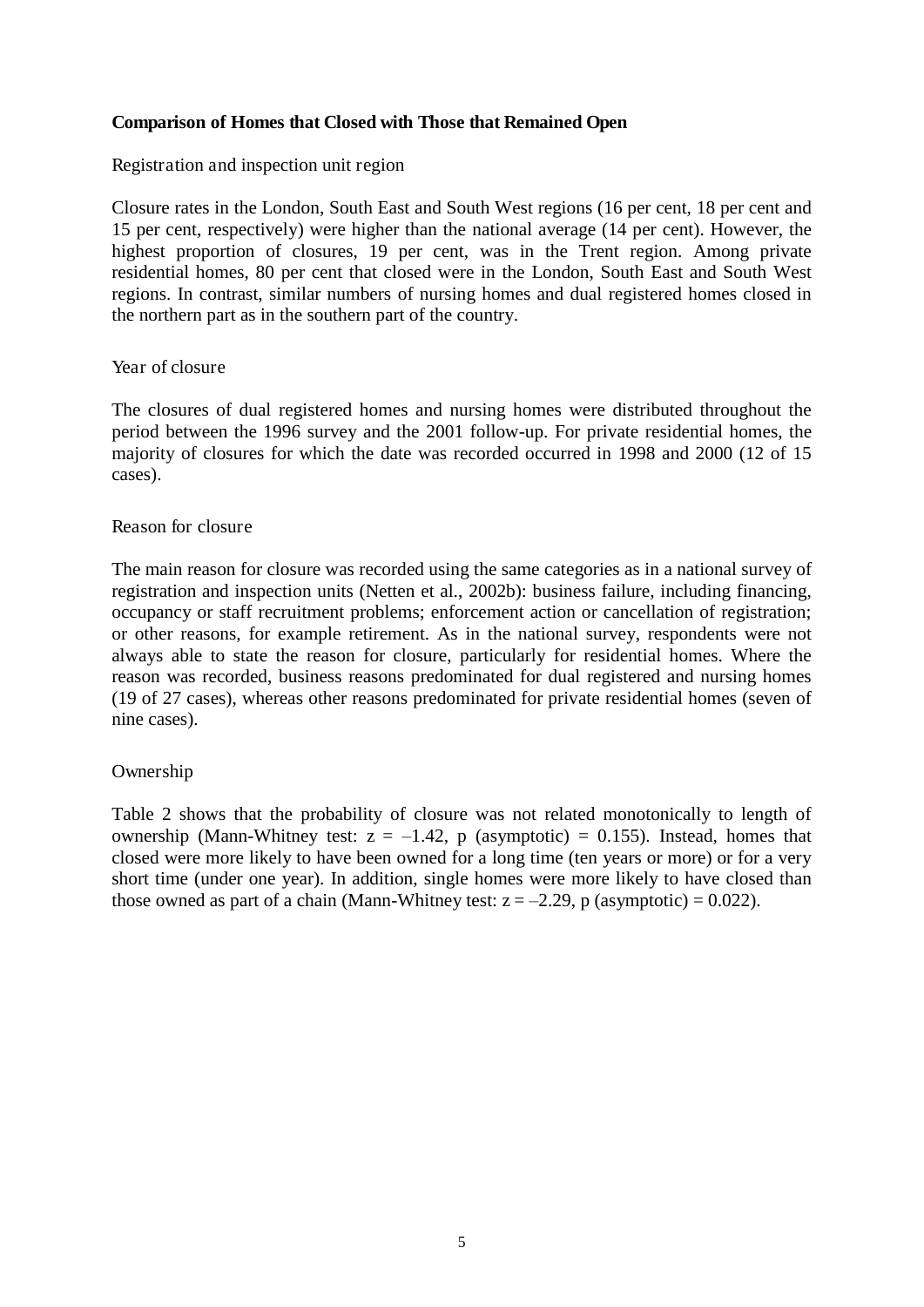|                                       | Not closed |               | Closed |      | All homes |  |
|---------------------------------------|------------|---------------|--------|------|-----------|--|
|                                       | No.        | $\frac{0}{0}$ | No.    | $\%$ | No.       |  |
| Number of homes                       | 318        | 86            | 50     | 14   | 368       |  |
| Length of ownership                   |            |               |        |      |           |  |
| Under 1 year                          | 23         | 82            | 5      | 18   | 28        |  |
| $1-5$ years                           | 86         | 91            | 8      | 9    | 94        |  |
| $5-10$ years                          | 110        | 87            | 16     | 13   | 126       |  |
| 10 years and over                     | 99         | 83            | 21     | 18   | 120       |  |
| Number of homes owned by organisation |            |               |        |      |           |  |
| 1                                     | 170        | 83            | 35     | 17   | 205       |  |
| $\overline{2}$                        | 38         | 88            | 5      | 12   | 43        |  |
| $3 - 10$                              | 57         | 89            | 7      | 11   | 64        |  |
| More than 10                          | 50         | 94            | 3      | 6    | 53        |  |

|  |  |  | Table 2: Length of ownership and size of organisation for homes in 1996 survey, by status in 2001 |
|--|--|--|---------------------------------------------------------------------------------------------------|
|  |  |  |                                                                                                   |
|  |  |  |                                                                                                   |
|  |  |  |                                                                                                   |

Size of home and occupancy

Table 3 shows that homes that closed were smaller, on average, than those that had not closed  $(t = 4.74, 122$  df (approximate),  $p < 0.001$ ). This is consistent with the finding that single homes, which tend to be smaller than homes owned as part of a chain, were more likely to have closed. Homes that closed also had a lower level of occupancy at the time of the 1996 survey ( $t = 4.48$ , 56 df (approximate),  $p < 0.001$ ).

|  |  |  |  |  | Table 3: Size and occupancy of homes in 1996 survey, by status in 2001 |
|--|--|--|--|--|------------------------------------------------------------------------|
|--|--|--|--|--|------------------------------------------------------------------------|

|                         | Not closed<br>Closed |      | All homes |  |
|-------------------------|----------------------|------|-----------|--|
| Number of homes         | 318                  | 50   | 368       |  |
| Number of places        |                      |      |           |  |
| Mean                    | 39                   | 28   | 38        |  |
| Standard deviation      | 24.7                 | 12.4 | 23.7      |  |
| Median                  | 34                   | 28   | 33        |  |
| 1st quartile            | 23.0                 | 19.0 | 22.0      |  |
| 3rd quartile            | 48.3                 | 38.0 | 45.0      |  |
| Occupancy (% of places) |                      |      |           |  |
| Mean                    | 87                   | 74   | 86        |  |
| Standard deviation      | 13.9                 | 21.1 | 15.8      |  |
| Median                  | 93                   | 75   | 91        |  |
| 1st quartile            | 81.2                 | 58.3 | 78.6      |  |
| 3rd quartile            | 97.1                 | 90.5 | 96.7      |  |
|                         |                      |      |           |  |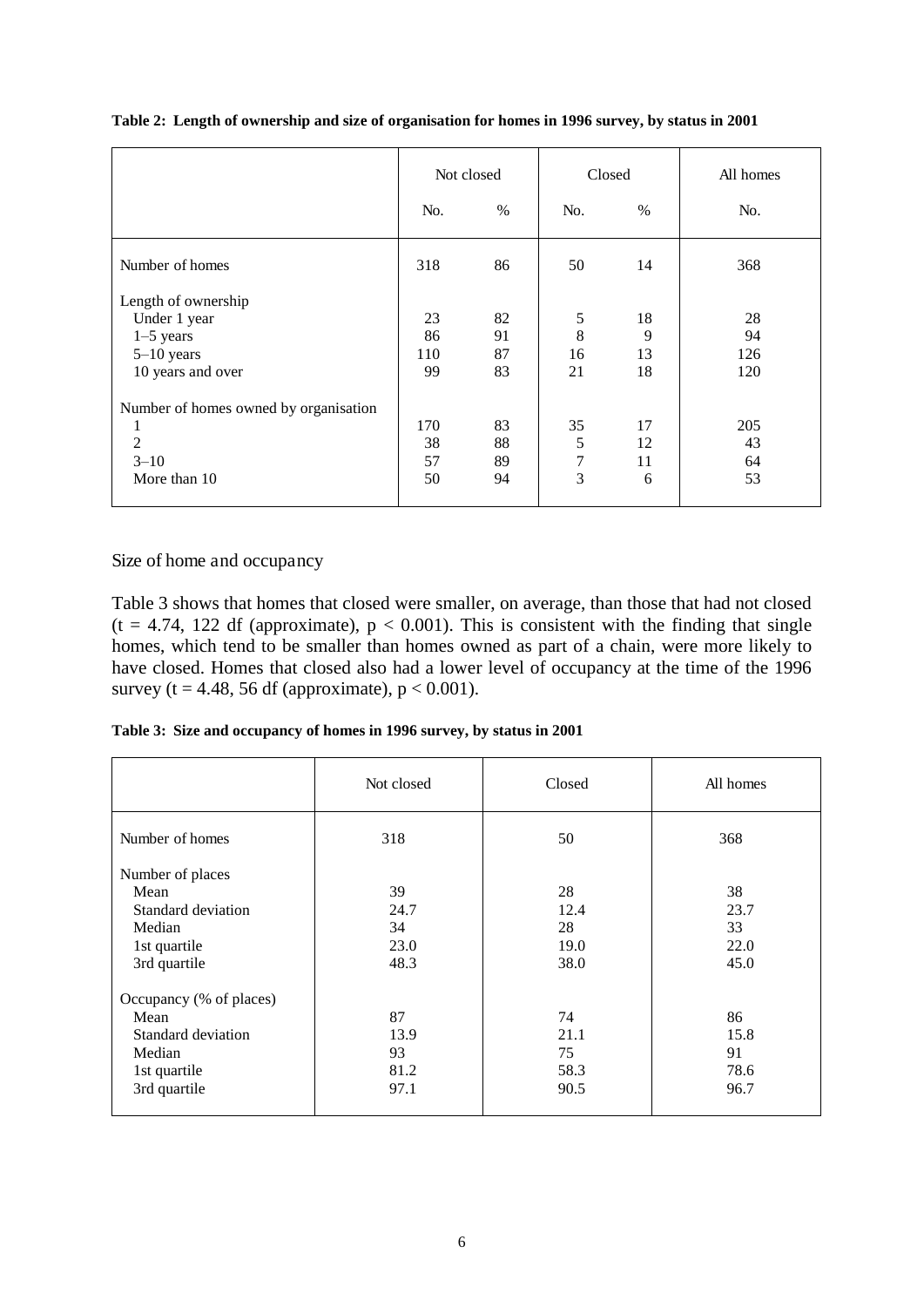Homes with lower levels of occupancy in 1996 tended to close earlier in the period. Among the homes for which the date of closure was reported, 46 per cent of those with under 85 per cent occupancy had closed by the end of 1998, compared with 33 per cent of those with higher occupancy levels.

Original function and design of the building

Table 4 shows that 18 per cent of homes that had been converted from other uses had closed, compared with 2 per cent that were purpose built  $(X^2 = 13.42, 1$  df,  $p < 0.001$ ), and that homes that closed were almost entirely multi-storied buildings. Of the 14 such buildings without a lift, five (36 per cent) were reported to have closed.

Bedroom sizes and facilities

Homes that closed were more likely to have shared bedrooms. In homes that had not closed, 67 per cent of beds were in single bedrooms at the time of the 1996 survey, compared with 56 per cent in homes that had closed ( $t = 3.15$ , 365 df,  $p = 0.002$ ). Conversely, in homes that had not closed, 31 per cent of beds were in double rooms, compared with 40 per cent in homes that had closed.

Although the national minimum standards for shared rooms have been amended, the standards indicated in the 1962 and 1973 building notes provide a convenient means of classifying homes. Table 4 shows that homes that closed were more likely to fall below both standards (20 per cent) than to exceed at least the 1962 standard (10 per cent) ( $X^2 = 6.31$ , 1 df,  $p = 0.012$ ). Homes that met the 1973 standard were slightly more likely to have closed (11) per cent) than homes that met the 1962 standard (9 per cent).

In terms of the time of home closure, there was little difference between homes that conformed to the standards for bedroom sizes and those that did not. Indeed, among the homes for which the date of closure was reported, 32 per cent of homes that did not conform to the 1962 standard closed in 2000 or 2001, compared with 37 per cent that did conform to the standard.

Only 34 per cent of the homes that remained open met the 1973 standard. However, larger homes, which were more likely to meet the standard, were over-represented in the sample. After reweighting the data, 30 per cent of homes that remained open met the 1973 standard.

Table 4 also shows that none of the homes with en-suite facilities in all residents' bedrooms had closed (Mann-Whitney test:  $z = -3.47$ , p (asymptotic) = 0.001 for en-suite toilets). However, only 4 per cent of the homes in the 1996 survey had an en-suite shower or bath in all bedrooms. For en-suite toilets, the figure was 13 per cent.

A combined measure of the physical standards of the home, based on meeting the 1962 recommendations for bedroom sizes and having the accommodation on a single storey or having a lift, is also shown in table 4. The 1962 standard discriminated more clearly between homes that closed and homes that remained open than the 1973 standard. Among the homes that closed, 20 per cent did not meet the criterion specified by the combined measure, compared with 9 per cent that met the criterion ( $X^2 = 7.66$ , 1 df, p = 0.006).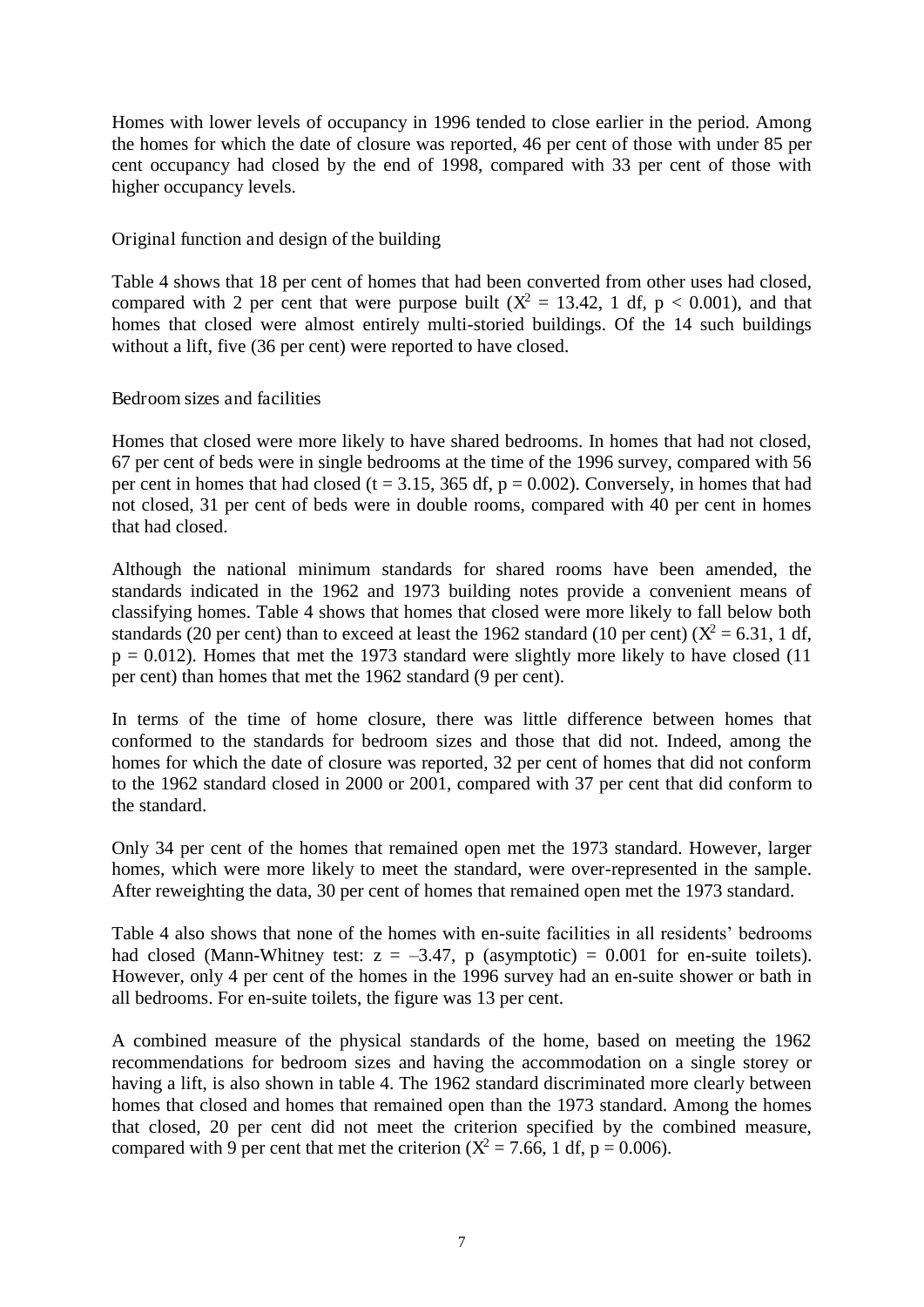|                                      | Not closed |               | Closed         |               | All homes |  |
|--------------------------------------|------------|---------------|----------------|---------------|-----------|--|
|                                      | No.        | $\frac{0}{0}$ | No.            | $\frac{0}{0}$ | No.       |  |
| Number of homes                      | 318        | 86            | 50             | 14            | 368       |  |
| Original function of building        |            |               |                |               |           |  |
| Purpose-built home                   | 94         | 98            | $\overline{c}$ | 2             | 96        |  |
| Not purpose built                    | 223        | 82            | 48             | 18            | 271       |  |
| Lift and number of storeys           |            |               |                |               |           |  |
| No lift, 1 storey                    | 28         | 97            | 1              | 3             | 29        |  |
| Lift available                       | 281        | 86            | 44             | 14            | 325       |  |
| No lift, more than 1 storey          | 9          | 64            | 5              | 36            | 14        |  |
| Bedrooms and building note standards |            |               |                |               |           |  |
| <b>Met 1973 BNS</b>                  | 109        | 89            | 13             | 11            | 122       |  |
| Met 1962 BNS only                    | 99         | 91            | 10             | 9             | 109       |  |
| <b>Below both BNS</b>                | 109        | 80            | 27             | 20            | 136       |  |
| En-suite shower or bath              |            |               |                |               |           |  |
| All bedrooms                         | 14         | 100           | $\mathbf{0}$   | $\mathbf{0}$  | 14        |  |
| Some bedrooms                        | 135        | 87            | 21             | 13            | 156       |  |
| No bedrooms                          | 169        | 85            | 29             | 15            | 198       |  |
| En-suite toilets                     |            |               |                |               |           |  |
| All bedrooms                         | 48         | 100           | $\mathbf{0}$   | $\theta$      | 48        |  |
| Some bedrooms                        | 179        | 87            | 26             | 13            | 205       |  |
| No bedrooms                          | 91         | 79            | 24             | 21            | 115       |  |
| Physical standards                   |            |               |                |               |           |  |
| Met 1962 BNS, 1 storey or lift       | 202        | 91            | 21             | 9             | 223       |  |
| Below BNS or no lift, $>1$ storey    | 115        | 80            | 29             | 20            | 144       |  |

#### **Table 4: Design of building and facilities provided by homes in 1996 survey, by status in 2001**

The impact of converting bedrooms to increase the provision of single rooms

The conversion of larger rooms into single or double rooms would need to be achieved without sacrificing financial viability. Since a sustainable long-term occupancy rate is believed to be about 90 per cent (Laing, 2002), a reduction of 10 per cent in the number of places was assumed to be feasible. Among the homes that remained open, 56 per cent either provided at least 80 per cent of places in single rooms, or would have been able to achieve this standard with no more than a 10 per cent reduction in the number of places. The 1996 survey suggested that homes would require at least 70 per cent of places to break even, although this was based on responses from only 16 per cent of homes. If homes were able to achieve a reduction to this level, 90 per cent of homes could meet the standard. However, these figures slightly underestimate the likely effect on the overall number of places since larger homes, which were more likely to meet the standard, were over-represented in the sample.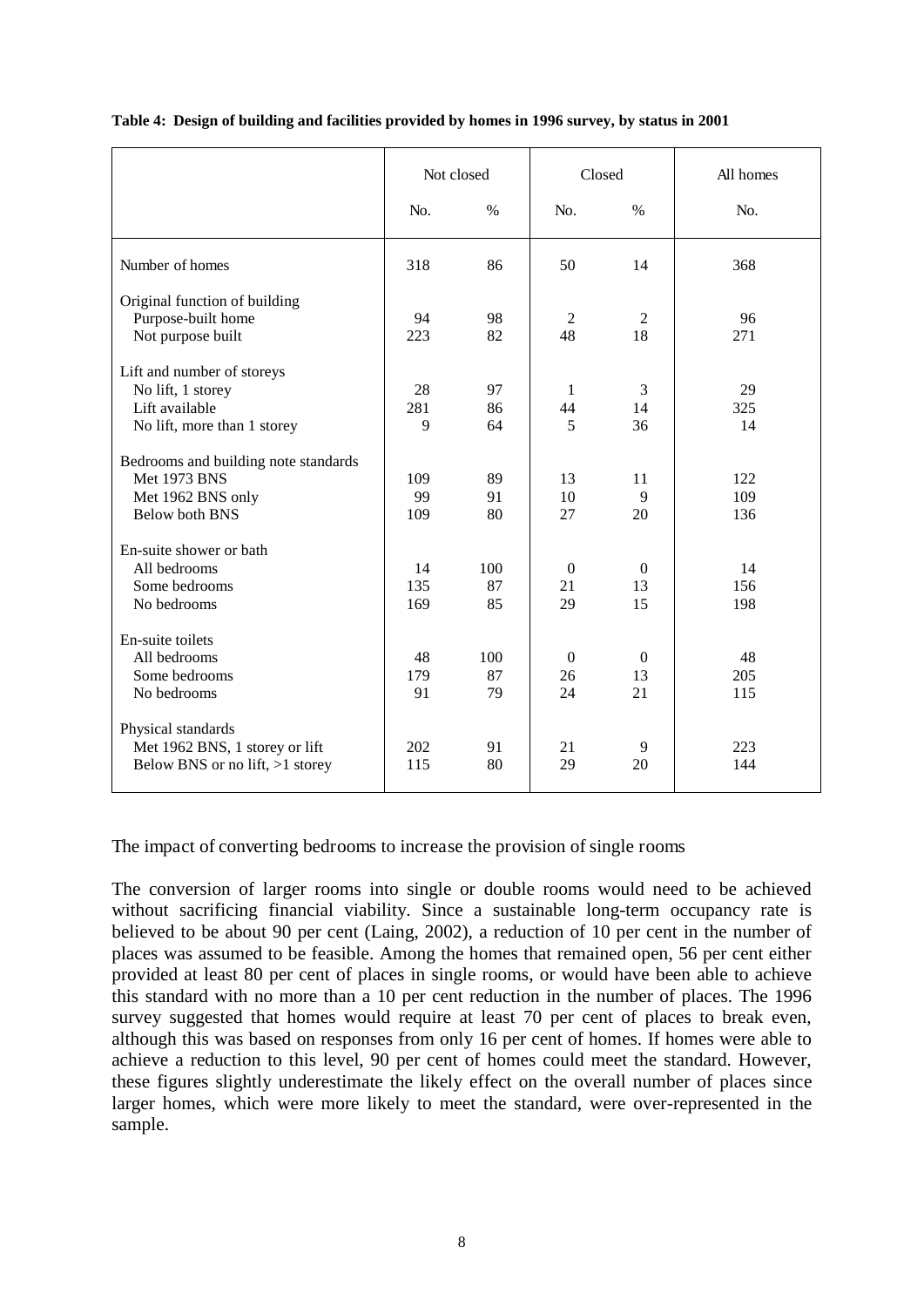#### Activities and services

Homes that provided an organised activity programme for residents tended to be less likely to have closed (13 per cent) than homes that organised no such programme (18 per cent). However, only 8 per cent of homes did not provide such a programme.

With the exception of day care and bathing services, which were provided by 33 per cent and 15 per cent of homes, respectively, few services were provided for non-residents. Among homes that provided any of 18 different services for non-residents, 13 per cent had closed, compared with 14 per cent that provided none of the services ( $X^2 = 0.13$ , 1 df, p = 0.908).

#### Resident financial characteristics

Overall, nearly 70 per cent of residents in the 1996 survey were permanent and publicly funded (Netten et al., 2001), but the proportion of privately-funded residents ranged from zero to 100 per cent. Homes that closed had slightly lower proportions of privately-funded residents (22 per cent) than homes that remained open (25 per cent), but the difference was not statistically significant (t =  $0.86$ , 327 df, p =  $0.389$ ).

#### Staffing levels and qualifications

Staff salaries and wages form the principal item in the running expenses of a home (Laing  $\&$ Buisson, 2001a), and the introduction of the National Minimum Wage and the Working Time Directive and pay awards to nurses have increased costs (Laing & Buisson, 2001b). However, homes that closed tended to have slightly lower ratios of staff to places in 1996 (26 hours per place per week), than homes that remained open (27 hours per place per week). Homes that had staff with nursing or social work qualifications were slightly more likely to have closed than homes that did not (15 per cent compared with 11 per cent for nursing qualifications, and 18 per cent compared with 14 per cent for social work qualifications), whereas homes that had staff with other qualifications, such as NVQs (National Vocational Qualifications), were slightly less likely to have closed than homes without such staff (13 per cent compared with 15 per cent). However, the differences between the proportions of homes with qualified staff among those that had closed and those that remained open were small. Very few homes had staff undergoing social work training (3 per cent). More homes had staff undergoing nursing training (17 per cent) or training for other qualifications (73 per cent), but this was not related to whether homes had closed or not.

#### Area factors

In addition to the characteristics of individual homes, the associations between home closures and the supply of residential and nursing homes, house prices and wage rates were examined at the local authority level, based on data for 20 local authorities.

The supply of residential and nursing homes places for 1998 was obtained from Department of Health statistics (Department of Health, 1998, 1999a). Information for nursing homes was based on health authority boundaries and was allocated to local authorities in proportion to the mid-1997 resident population estimates (Office for National Statistics, 1998), where the boundaries differed. The correlation between the proportion of closures and the estimated level of supply was small ( $r = 0.10$ ,  $p = 0.676$ ).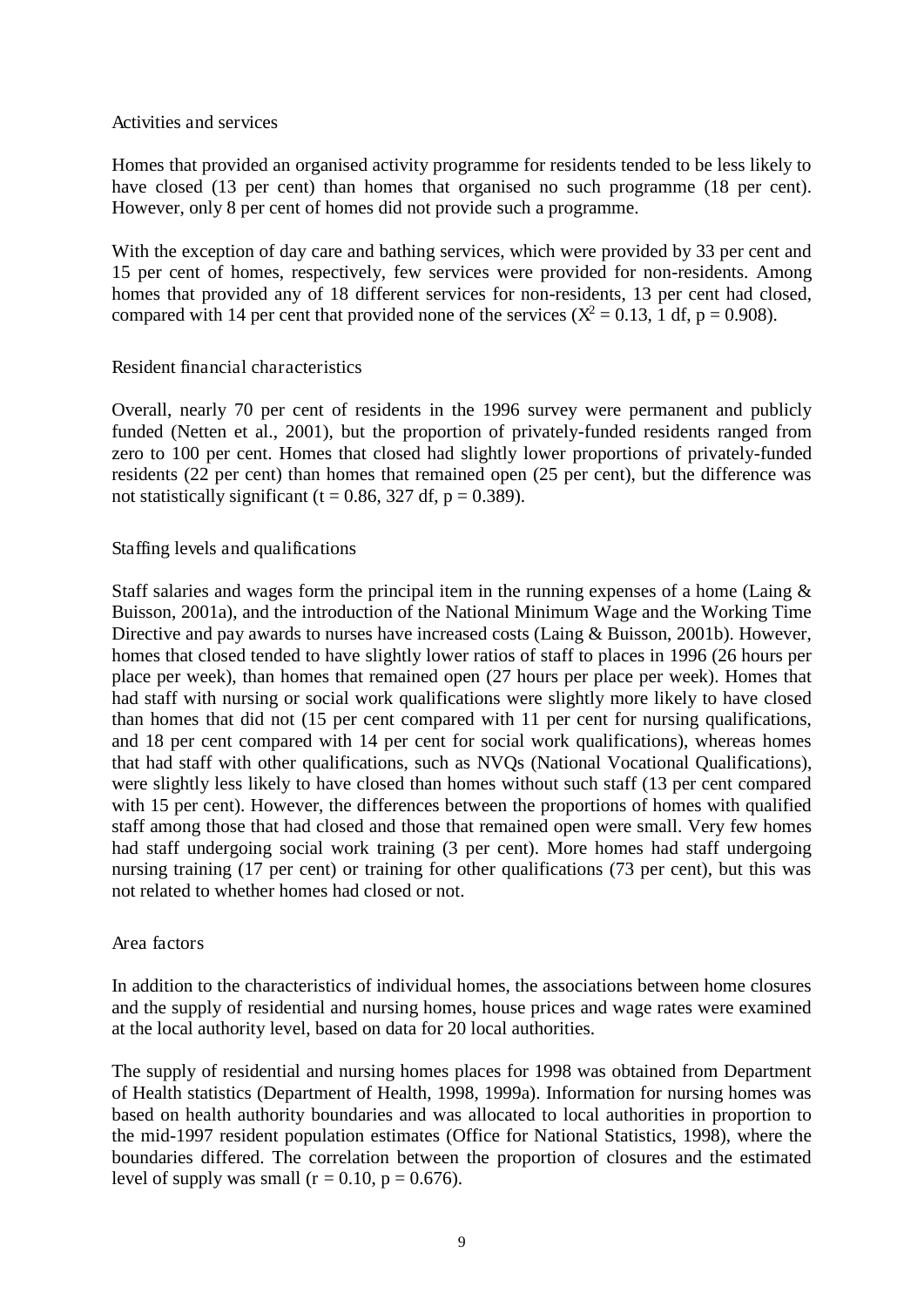In areas where house prices are relatively high, owners of homes have a greater incentive to sell their home for redevelopment. Average house prices for October–December 1999 and October–December 2000 were obtained from statistics published by HM Land Registry (2000). Although the correlation between the proportion of closures and average house prices for each year was positive, neither was statistically significant ( $r = 0.254$ ,  $p = 0.280$ ;  $r =$  $0.271$ ,  $p = 0.249$ ).

Owners of homes may also be more likely to close their home in areas with relatively high wages. Average gross weekly earnings for full-time employees for 1999 were obtained from New Earnings Survey data (Office for National Statistics, 1999). The correlation between the proportion of closures and wage rates was positive, but was not statistically significant ( $r =$ 0.37,  $p = 0.107$ ).

#### **Logistic Regression Analysis**

The factors associated with home closures were inter-related. For example, purpose-built homes were larger, on average, they were more likely to be owned as part of a chain, they had higher occupancy levels and they had higher standards of provision. Logistic regression analysis was used to examine the relative effect of the factors in combination. However, the use of the 0.05 level of statistical significance as a screening criterion for the selection of candidate variables is likely to fail to identify important variables, and a more conservative level of 0.25 has been recommended (Hosmer and Lemeshow, 1989). The following variables were associated with home closures with p-values in the range 0.25–0.05: length of ownership; the provision of laundry services; the provision of meals on wheels; and the supply of residential and nursing places. These factors were also included in the logistic regression analysis. None of the homes that closed had en-suite toilets in all bedrooms. In such cases, the absence of the corresponding 'cells' of information creates numerical problems in the computations (Hosmer and Lemeshow, 1989). This was overcome by comparing homes with en-suite toilets in some or all bedrooms with homes with no en-suite toilets ( $X^2 = 7.56$ , 1 df, p = 0.006).

The (binary) dependent variable identified whether the home remained open (coded '0') or had closed (coded '1') by 2001. Including all the independent variables resulted in an equation with home size and occupancy reaching the 0.05 level of statistical significance. A backwards stepwise logistic regression analysis, using the change in the likelihood ratio as the criterion for identifying non-statistically significant variables, was used to identify whether any of the other independent variables reached statistical significance in a more parsimonious equation. In addition to home size and occupancy, the variable identifying purpose-built homes reached the 0.05 level of statistical significance. Since purpose-built homes had higher standards of provision, the effect of substituting one of the measures of physical standards was examined. Substituting the proportion of single bedrooms, or whether the home met the standards for bedroom provision specified in the 1962 Building Note, or the combined measure of the physical standards of the home yielded similar equations.

Fourteen per cent of homes had closed. In logistic regression analyses of datasets with unequal relative frequencies of the two outcomes, the estimated prediction probabilities are lower for the less frequent outcome (Cramer, 1999), and Cramer recommends using the overall proportion of successful outcomes as the cut-off point, rather than 50 per cent, for determining the proportion of correct predictions. Including all the independent variables in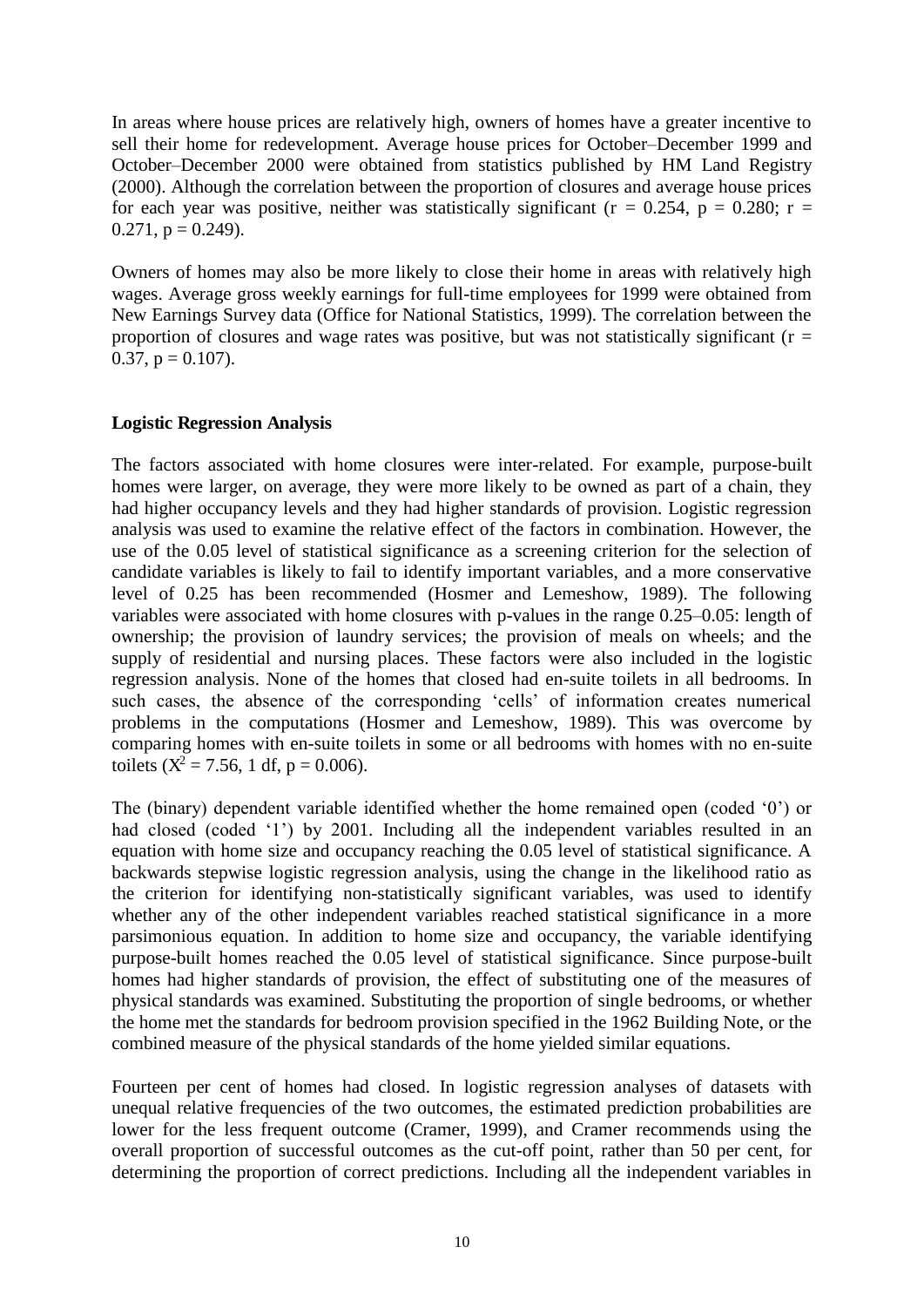the equation resulted in the status in 2001 of 74 per cent of homes being correctly classified, using a cut-off of 14 per cent, whichever one of the three measures of physical standards was included. However, the three-variable equation including whether homes were purpose built correctly classified 69 per cent of homes, whereas the equations including one of the physical standards of provision correctly classified 73–74 per cent of homes. Table 5 shows the equation including the combined measure of the physical standards of the home. The odds of closure relative to the odds of remaining open changed by a factor of 0.962 for each increase of one place, and by a factor of 0.953 for an increase in occupancy of one per cent. The adjusted odds of closure for homes that did not meet the standard for bedroom sizes or which had the accommodation on several storeys without a lift were twice those for homes that met the standard and either had the accommodation on a single storey or had a lift.

**Table 5: Logistic regression equation comparing homes that had closed with those that remained open in 2001**

|                                                                                                      | Estimated<br>coefficient               | Standard<br>error                | p-value                            | Adjusted<br>odds ratio            |                         | 95% CI for odds ratio   |
|------------------------------------------------------------------------------------------------------|----------------------------------------|----------------------------------|------------------------------------|-----------------------------------|-------------------------|-------------------------|
|                                                                                                      |                                        |                                  |                                    |                                   | Lower                   | Upper                   |
| Independent variables<br>Number of places<br>Occupancy<br>Below BNS/no lift, $>1$ storey<br>Constant | $-0.038$<br>$-0.049$<br>0.724<br>3.018 | 0.012<br>0.009<br>0.334<br>0.887 | 0.001<br>< 0.001<br>0.030<br>0.001 | 0.962<br>0.953<br>2.062<br>20.458 | 0.940<br>0.936<br>1.072 | 0.985<br>0.970<br>3.966 |

Goodness-of-fit statistics: Model chi-square (change in  $-2 \log$  likelihood) = 48.229 (3 df, p < 0.001) Cox & Snell  $R^2 = 0.123$ Nagelkerke  $R^2 = 0.224$ 

Correct predictions (cut-off 13.7%): Open homes in 2001 74.1% Closed homes in 2001 70.0% Overall 73.6%

Separate analysis by type of home

Dummy variables were introduced into the equation shown in table 5 to test for differences between types of home, but their coefficients were not statistically significant (dual registered homes:  $p = 0.221$ ; nursing homes:  $p = 0.152$ ). However, separate analyses indicated that the factors associated with closure varied by type of home. For private residential homes, there was no difference between the mean size of homes that closed (23 places) and homes that remained open (24 places), but dual registered homes and nursing homes that closed were smaller than homes that remained open. For dual registered homes the mean sizes were 31 and 47 places respectively (t = 6.08, 41 df (approximate),  $p < 0.001$ ), and for nursing homes the mean sizes were 32 and 49 places respectively ( $t = 2.36$ , 151 df,  $p = 0.020$ ). For each type of home, homes that closed had lower occupancy levels at the time of the 1996 survey, but this factor was only statistically significantly associated with closure for private residential homes (t = 3.29, 22 df (approximate),  $p = 0.003$ ) and nursing homes (t = 2.81, 20 df (approximate),  $p = 0.011$ ). The coefficient for the measure of physical standards was not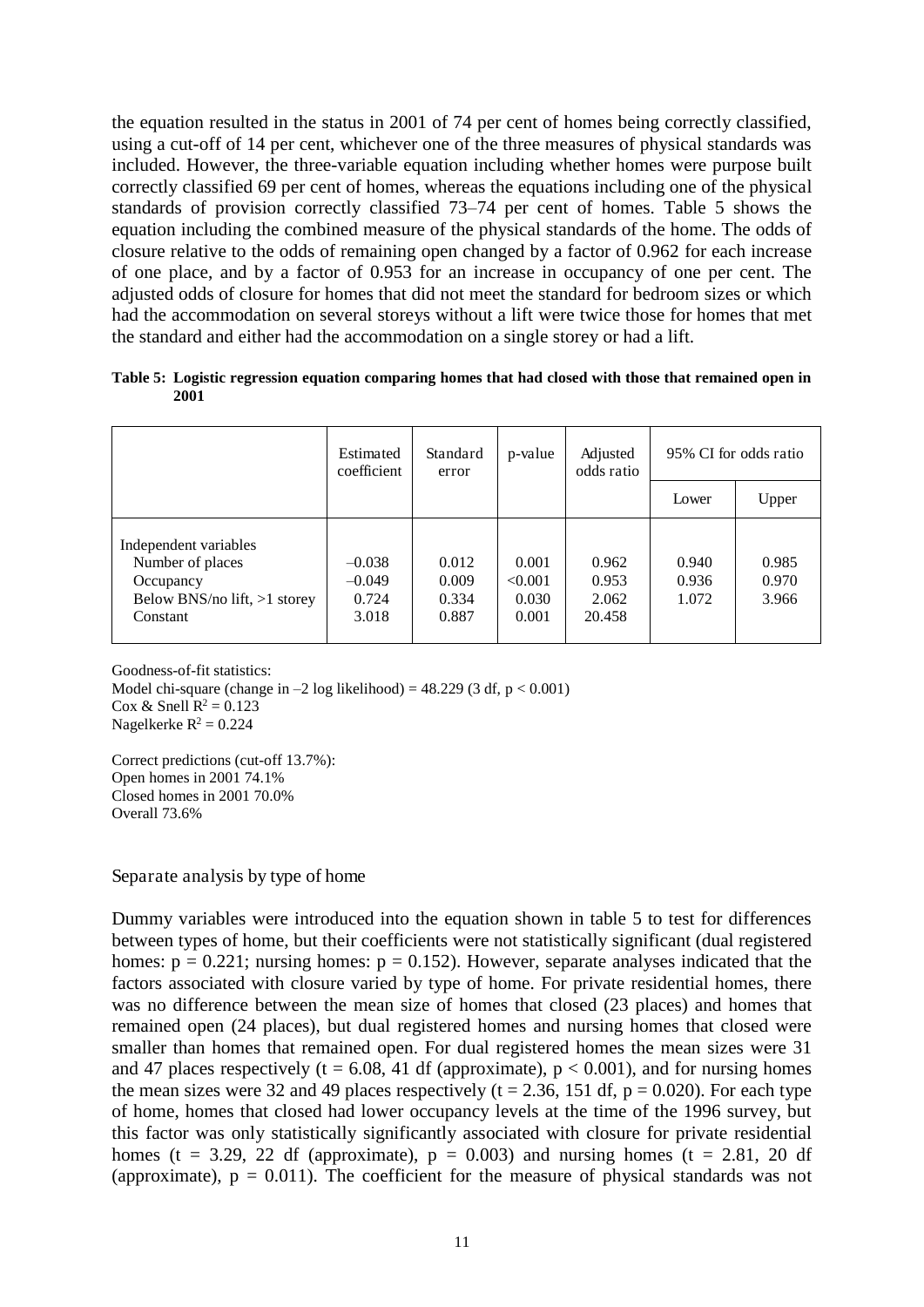significant at the 0.05 level in any of the separate analyses, but for private residential homes it was significant at the 0.10 level ( $p = 0.088$ ).

#### **Discussion**

This paper compares the characteristics of private residential homes, dual registered homes and nursing homes that had closed between 1996 and 2001 with those of homes that remained open. Similar proportions of each type of home had closed during the period: 14 per cent overall. In contrast, few voluntary sector homes had closed, and these were not included in the analysis. In the US, Angelelli et al. (2003) also report that voluntary (non-profit) homes were less likely to close. Although a similar proportion of local authority homes were reported as having closed (15 per cent), some of these closures are likely to have been changes in ownership, and so these homes were also not included in the analysis.

Although the number of homes in the sample that closed (50) was relatively small, regional rates of closure and reasons for closure were generally consistent with those of a national survey of registration and inspection units (Netten et al., 2002b). On average, homes that closed were distinguishable from those that remained open on several factors. However, once the interrelationships between these factors were taken into account, home size and occupancy were significantly associated with the probability of a home closing. An equation containing significant factors only retained the home size and occupancy variables, together with a measure of physical standards. There were some differences between the different types of home. However, a larger sample would be needed for a separate study for each type of home.

The majority of the closures occurred before the announcement of the new standards in 1999. In terms of the time of closure, there was little difference between homes that conformed to the standards for bedroom sizes and those that did not. However, it is unlikely that the announcement of the introduction of the new standards would have had time to have much influence on the future plans of home owners. Standards of physical provision have shown steady improvement, in response to market forces, demands from local authority purchasers and the requirements of inspecting authorities (Laing & Buisson, 2001b). Although homes that existed before April 2002 will no longer have to meet the national minimum standards for bedroom sizes, it is quite likely that market pressures will force them to upgrade their facilities to compete with homes that do meet the standards, or to close. The amended standards (Department of Health, 2003) indicate that care homes should specify the details of the physical environment provided by the home so that people choosing a care home can make an informed choice. However, failure to upgrade facilities will lead to a two-tier system of homes that do and do not conform to the standards. Local authorities are being allocated extra funding which can be used to purchase care in care homes, and it is unclear whether there will be a sufficiently large market for homes that do not conform to the standards.

Although aspects of the physical environment will have an important influence on quality of life, for example privacy, the social climate or atmosphere of the home will be central to quality of life (Timko and Moos, 1991). Relatives of residents have cited the atmosphere as the most important factor in selecting a home (Netten et al, 2002a). In a separate analysis of social climate, using the Sheltered Care Environment Scale (Moos and Lemke, 1994, 1996), homes identified as having a more positive social environment were those occupying smaller, converted premises and having lower occupancy levels (Darton et al., 2003), exactly the types of home most likely to have closed.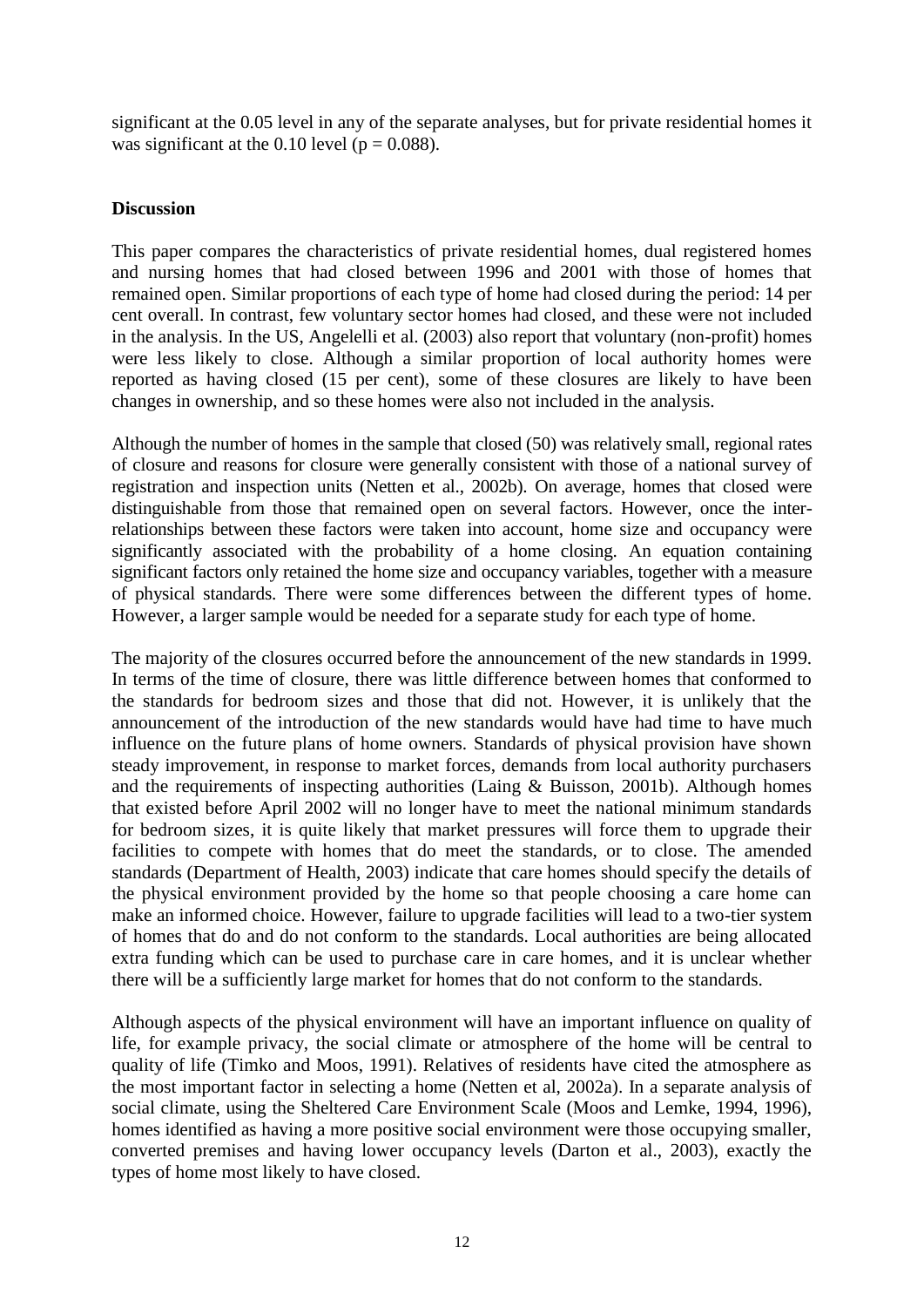An unintended consequence of the national minimum standards was expected to be an increase in the importance of homes run by corporate providers, relative to single, ownermanaged homes (Laing & Buisson, 2001b; Holden, 2002), and the results of this study support this. In addition, Holden argues that funding and labour market policy will also encourage greater concentration of ownership. Apart from affecting the overall level of supply of places, this would reduce the choice available to prospective residents. Although policy documents emphasise 'homely' or 'domestic' environments (Cm 849, 1989; Centre for Policy on Ageing, 1996; Department of Health, 2001b), there has been a long-term trend towards larger homes, particularly in the nursing home sector (Laing & Buisson, 2003).

Government policies have been directed at enabling more people to live in their own homes, with support to maintain their independence (Cm 849, 1989; Cm 4169, 1998). However, projections of future demand indicate that a considerable increase in provision will be required in the future (Wittenberg et al., 2001). Although this may be moderated by improvements in health and the development of more home-based care and other alternative forms of accommodation with care, a decline in care home provision will increase the pressure to find alternatives. Similar projections have been made for a range of European countries (Comas-Herrera and Wittenberg, 2003), and indicate that the numbers of older people requiring long-term care will rise significantly unless prevalence rates of dependency decline. For the period January 2002 to April 2003, Laing and Buisson (2003) estimate that care home de-registrations had passed the peak reached in 2000. However, relatively few new registrations have led to a continuing decline in net capacity.

Some local authorities are considering very or extra care sheltered housing as an alternative to residential care, and the government has announced plans for a 50 per cent increase in this form of provision (Department of Health, 2002b). A new system of financial support for housing-related services, 'Supporting People', was introduced in April 2003 to replace the fragmented system of funding arrangements and to overcome legal restrictions on the use of housing benefit for care services (Department of Social Security, 1998; Department of the Environment, Transport and the Regions, 2001). Although the Supporting People grant would not generally be payable for care homes, it would be available if they were replaced by alternatives designed to promote greater independence (Department of Health, 2002e). However, extra care sheltered housing accounts for a small proportion of all sheltered housing provision (Tinker et al., 1999), and the increase in provision was quantified as an additional 6,900 places (Department of Health, 2002c). The development of extra care sheltered housing will emphasise differences in standards between care homes and other forms of accommodation with care, and is likely to increase pressures on care homes to improve physical standards.

Internationally, the development of accommodation with care has occurred in a variety of ways, with greater emphasis in many European countries on housing-based solutions (Winters, 2001). However, Bonoli et al. (2000) suggest that rising demand combined with financial constraints will increase the role of the private sector, and it is possible that similar issues will arise to those observed in the UK and the US.

Residents may live in care homes for a substantial length of time (Netten et al., 2001), and more understanding of their requirements and of potential future residents' expectations is needed. Equally, the effects of the introduction of the national minimum standards on the structure of the care homes market need to be monitored. Although alternative forms of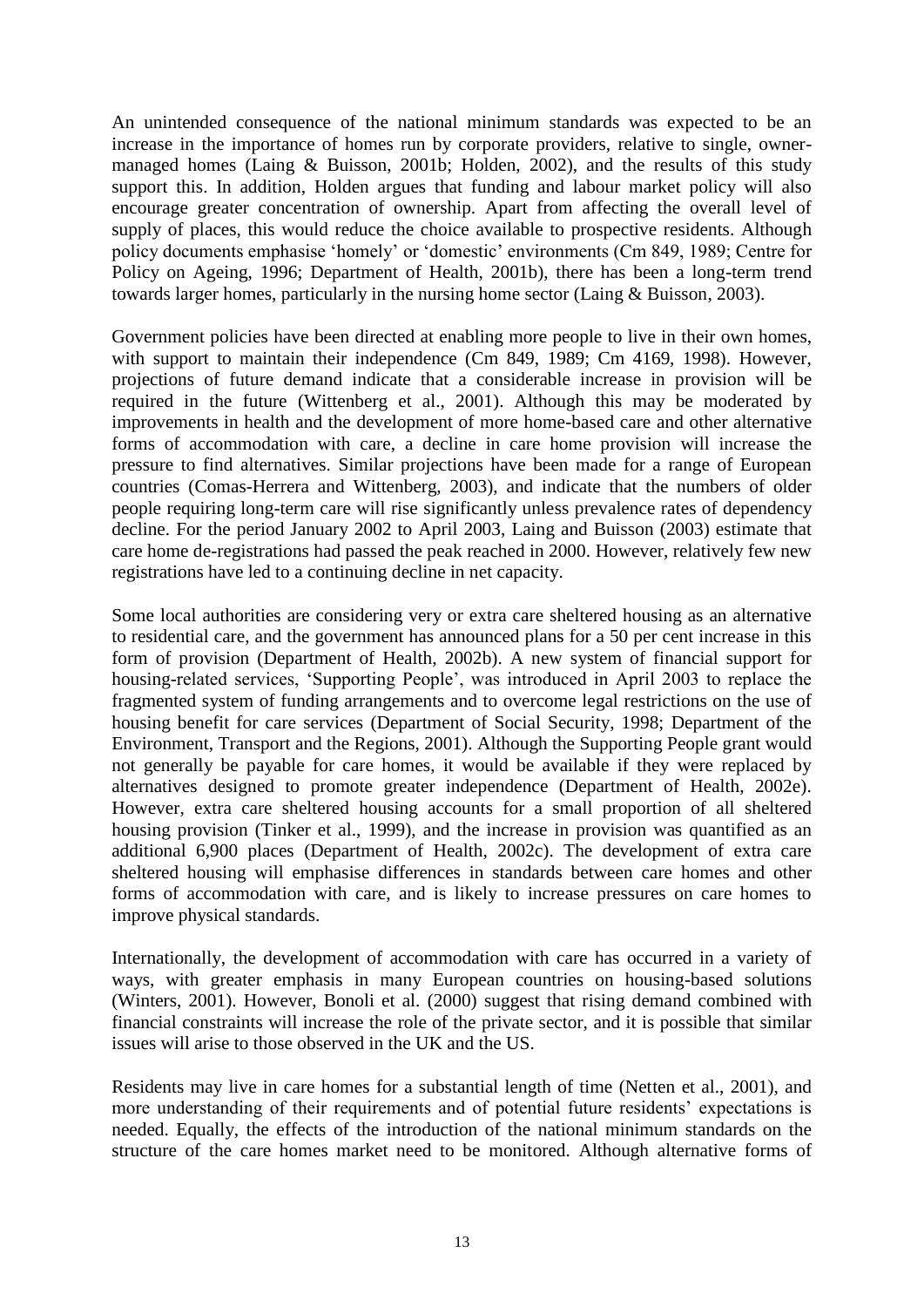accommodation are being developed, present rates of growth do not indicate that these will meet the increase in demand for accommodation with care for the foreseeable future.

#### **Acknowledgements**

The surveys were funded by the Department of Health. The assistance of the staff in the local authorities, the residential and nursing homes and the registration and inspection units in providing the information for the surveys is gratefully acknowledged. The data collection for the 1996 survey was undertaken by Research Services Limited (IPSOS-RSL from 1998). Julien Forder, PSSRU, London School of Economics collated the figures on house prices and wage rates, and Ann Netten and Jacquetta Williams, PSSRU, University of Kent at Canterbury provided helpful comments on earlier versions of this paper. Responsibility for this paper is the author's alone.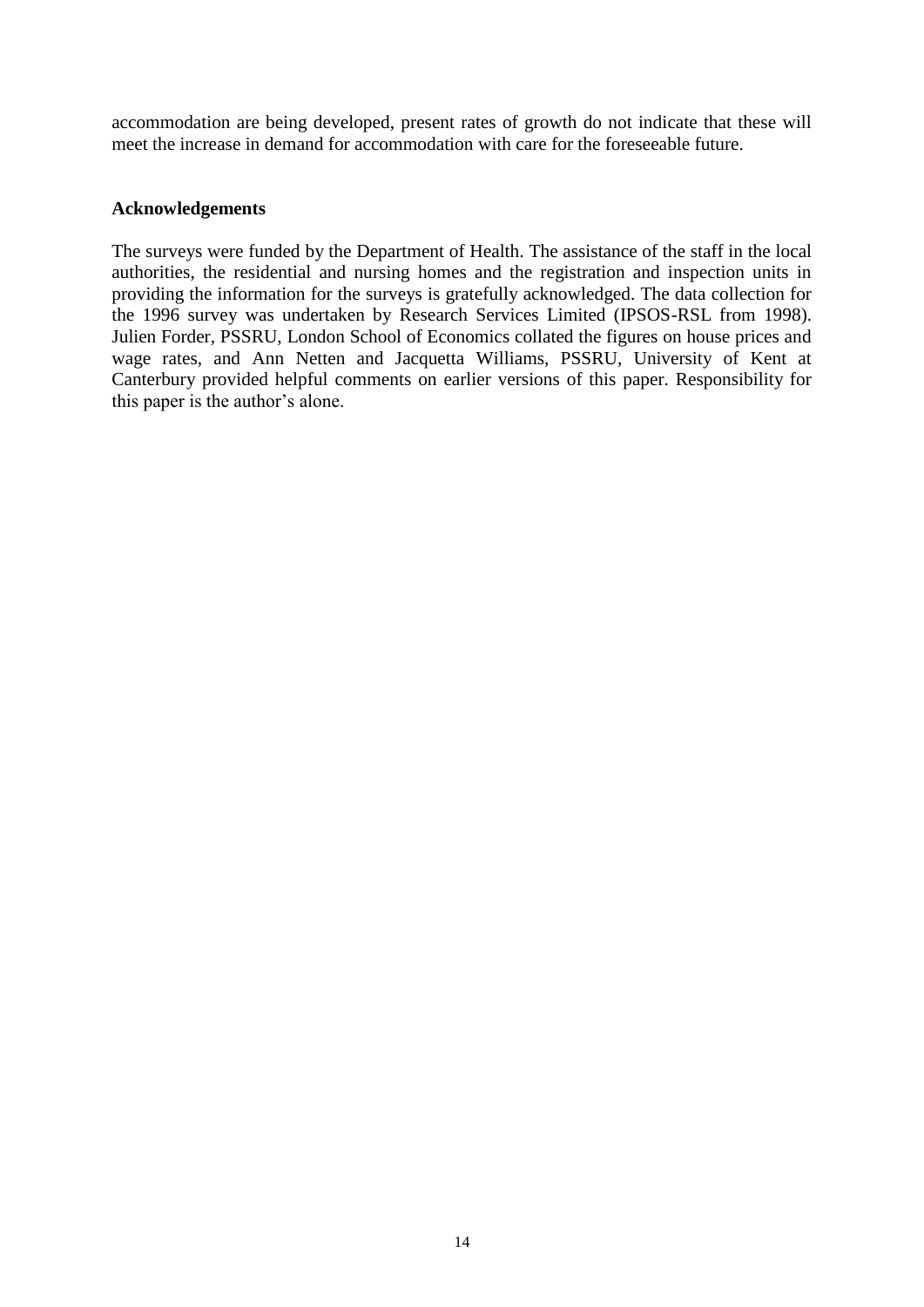#### **References**

Angelelli, J., Mor, V., Intrator, O., Feng, Z. and Zinn, J. (2003) Oversight of nursing homes: pruning the tree or just spotting bad apples? The Gerontologist, **43**, Special Issue II, 67-75.

Bonoli, G., George, V. and Taylor-Gooby, P. (2000) European Welfare Futures: Towards a Theory of Retrenchment. Polity Press, Cambridge.

Bunce, C. (2001) The care homes catastrophe. Nursing Times, **97**, 31, 22-24.

Care Standards Act 2000 (2000 c. 14) The Stationery Office, London.

Centre for Policy on Ageing (1996) A Better Home Life: A Code of Practice for Residential and Nursing Home Care. Report of an Advisory Group convened by the Centre for Policy on Ageing and chaired by Kina, Lady Avebury. Centre for Policy on Ageing, London.

Cm 849 (1989) Caring for People: Community Care in the Next Decade and Beyond. HMSO, London.

Cm 4169 (1998) Modernising Social Services. Promoting Independence, Improving Protection, Raising Standards. The Stationery Office, London.

Cm 5503 (2002) Delivering the NHS Plan. Next Steps on Investment. Next Steps on Reform. The Stationery Office, London.

Comas-Herrera, A. and Wittenberg, R. (eds) (2003) European Study of Long-Term Care Expenditure: Investigating the Sensitivity of Projections of Future Long-Term Care Expenditure in Germany, Spain, Italy and the United Kingdom to Changes in Assumptions about Demography, Dependency, Informal Care, Formal Care and Unit Costs. Report to the European Commission, Employment and Social Affairs DG. PSSRU Discussion Paper No. 1840. Personal Social Services Research Unit, LSE Health and Social Care, London School of Economics.

Cramer, J.S. (1999) Predictive performance of the binary logit model in unbalanced samples. Journal of the Royal Statistical Society, Series D (The Statistician), **48**, Part 1, 85-94.

Dalton, K. and Howard, H.A. (2002) Market entry and exit in long-term care. Health Care Financing Review, **24**, No. 2, 17-32.

Darton, R., Netten, A. and Fenyo, A. (2003) Promoting High Quality Care in Long Term Care Facilities: Factors Associated with Positive Social Climates. PSSRU Discussion Paper No. 2051. Personal Social Services Research Unit, University of Kent at Canterbury.

Department of Health (1994) Residential Accommodation for Elderly and for Younger Physically Disabled People: All Residents in Local Authority, Voluntary and Private Homes. Year ending 31 March 1993. England. RA/93/2. Department of Health, London.

Department of Health (1998) Community Care Statistics 1998. Residential Personal Social Services for Adults, England. Statistical Bulletin 1998/37. Department of Health, London.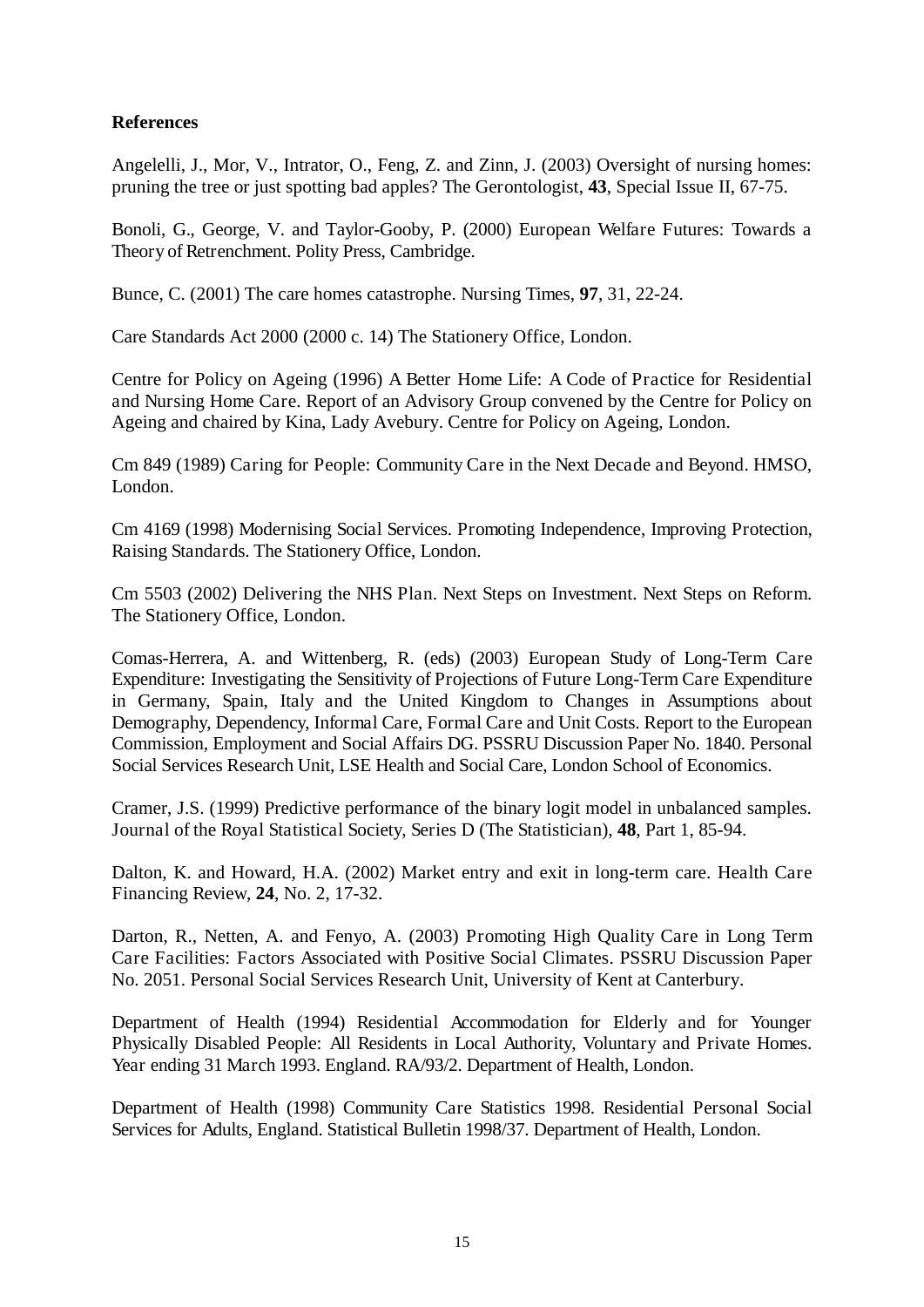Department of Health (1999a) Community Care Statistics. Residential Personal Social Services for Adults. Detailed Statistics on Residential and Nursing Care Homes and Local Authority Supported Residents. England 1998. RA/98. Department of Health, London.

Department of Health (1999b) Fit for the Future? National Required Standards for Residential and Nursing Homes for Older People. Consultation Document. Department of Health, London.

Department of Health (2001a) Building Capacity and Partnership in Care. An Agreement between the Statutory and the Independent Social Care, Health Care and Housing Sectors. Department of Health, London.

Department of Health (2001b) Care Homes for Older People. National Minimum Standards. The Stationery Office, London.

Department of Health (2001c) Community Care Statistics 2001. Residential Personal Social Services for Adults, England. Statistical Bulletin 2001/29. Department of Health, London.

Department of Health (2002a) Community Care Statistics 2001. Private Nursing Homes, Hospitals and Clinics. Statistical Bulletin 2002/09. Department of Health, London.

Department of Health (2002b) Expanded Services and Increased Choices for Older People. *Investment and Reform for Older People's Social Services*. Press Release 2002/0324. Department of Health, London.

Department of Health (2002c) Improvement, Expansion and Reform: The Next 3 Years. Priorities and Planning Framework 2003 - 2006. Department of Health, London.

Department of Health (2002d) New Package to Support Launch of National Minimum Standards for Care Services. Press Release 2002/0049. Department of Health, London.

Department of Health (2002e) Supported Housing and Care Homes. Guidance on Regulation. August 2002. Department of Health, London.

Department of Health (2003) Care Homes for Older People. National Minimum Standards. The Stationery Office, London.

Department of Health and Social Security (1973) Local Authority Building Note Number 2. Residential Accommodation for Elderly People. HMSO, London.

Department of Social Security (1998) Supporting People: A New Policy and Funding Framework for Support Services. Department of Social Security, London.

Department of the Environment, Transport and the Regions (2001) Supporting People. Policy into Practice. January 2001. Department of the Environment, Transport and the Regions, London.

HM Land Registry (2000) Residential Property Price Report, October - December 2000 (http://www.landreg.gov.uk/publications/ppr/pproct\_12\_00.pdf).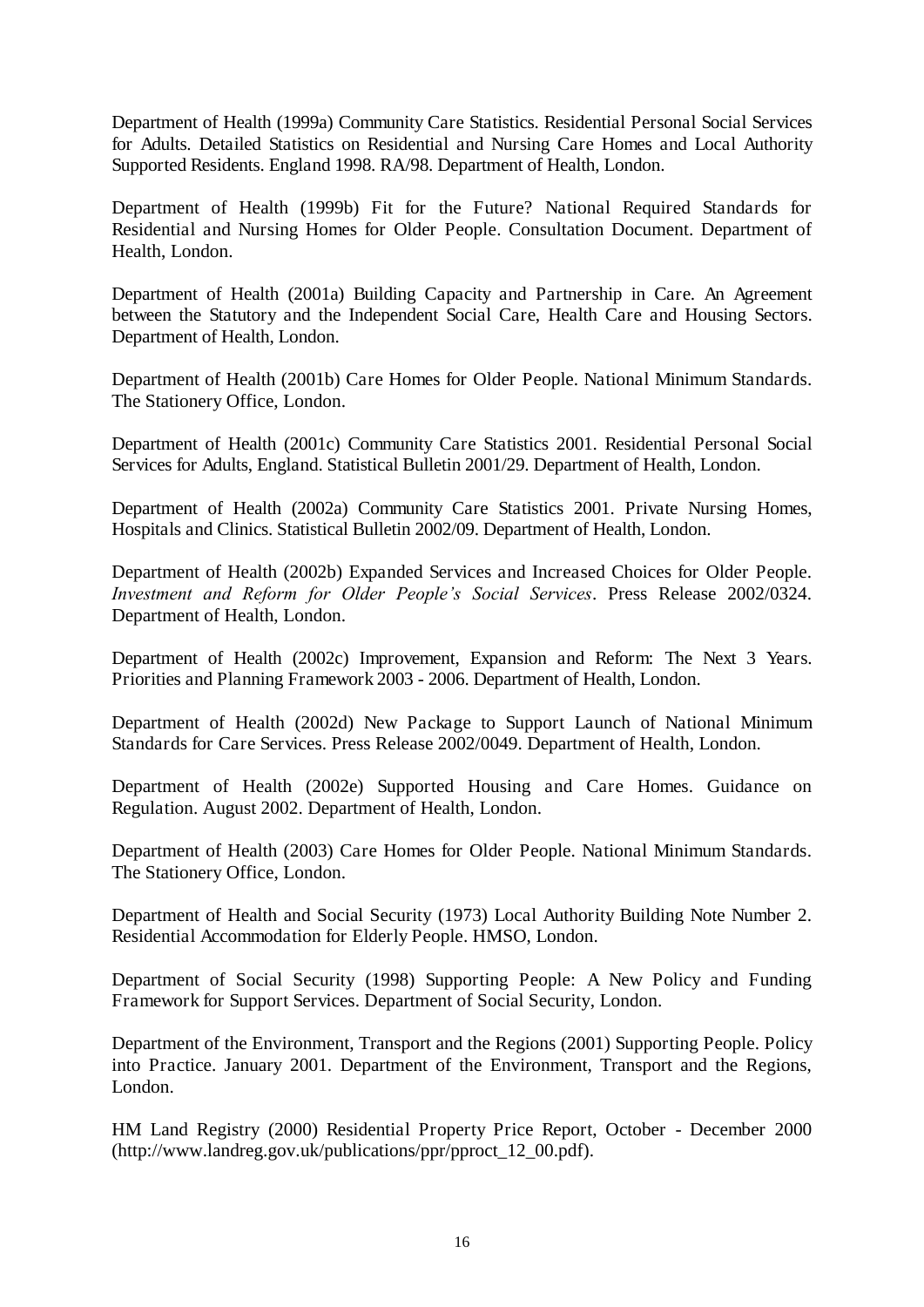Holden, C. (2002) British government policy and the concentration of ownership in long-term care provision. Ageing and Society, **22**, Part 1, 79-94.

Hosmer, D.W. and Lemeshow, S. (1989) Applied Logistic Regression. John Wiley & Sons, New York.

House of Commons (2000) Parliamentary Debates, Westminster Hall, 15th February 2000. Hansard, House of Commons, Issue No. 1850, Volume 344, Columns 176WH-184WH. The Stationery Office, London.

Laing, W. (2002) Calculating a Fair Price for Care. A Toolkit for Residential and Nursing Care Costs. The Policy Press, Bristol.

Laing & Buisson (1997) Care of Elderly People: Market Survey 1997, 10th ed. Laing & Buisson, London.

Laing & Buisson (2001a) Care of Elderly People: Market Survey 2001, 14th ed. Laing & Buisson, London.

Laing & Buisson (2001b) *Laing's Healthcare Market Review 2001*-2002. Laing & Buisson, London.

Laing & Buisson (2002) Care of Elderly People: Market Survey 2002, 15th ed. Laing & Buisson, London.

Laing & Buisson (2003) Care of Elderly People: Market Survey 2003, 16th ed. Laing & Buisson, London.

Ministry of Health (1962) Local Authority Building Note Number 2. Residential Accommodation for Elderly People. HMSO, London.

Mitchell, D. (2001) Care homes crisis comes to a head. The Guardian, 4th June 2001.

Moos, R.H. and Lemke, S. (1994) Group Residences for Older Adults: Physical Features, Policies, and Social Climate. Oxford University Press, New York.

Moos, R.H. and Lemke, S. (1996) Evaluating Residential Facilities: The Multiphasic Environmental Assessment Procedure. Sage Publications, Thousand Oaks, California.

Morgan, L., Eckert, K., Gruber-Baldini, A. and Zimmerman, S. (2002) The Methodologic Imperative for Small Assisted Living Facilities. The 2002 Ollie Randall Symposium: Promising Directions in Assisted Living Research, The Gerontological Society of America 55th Annual Scientific Meeting, Boston, MA, November 22-26, 2002.

Netten, A., Bebbington, A., Darton, R. and Forder, J. (2001) Care Homes for Older People: Volume 1. Facilities, Residents and Costs. Personal Social Services Research Unit, University of Kent at Canterbury.